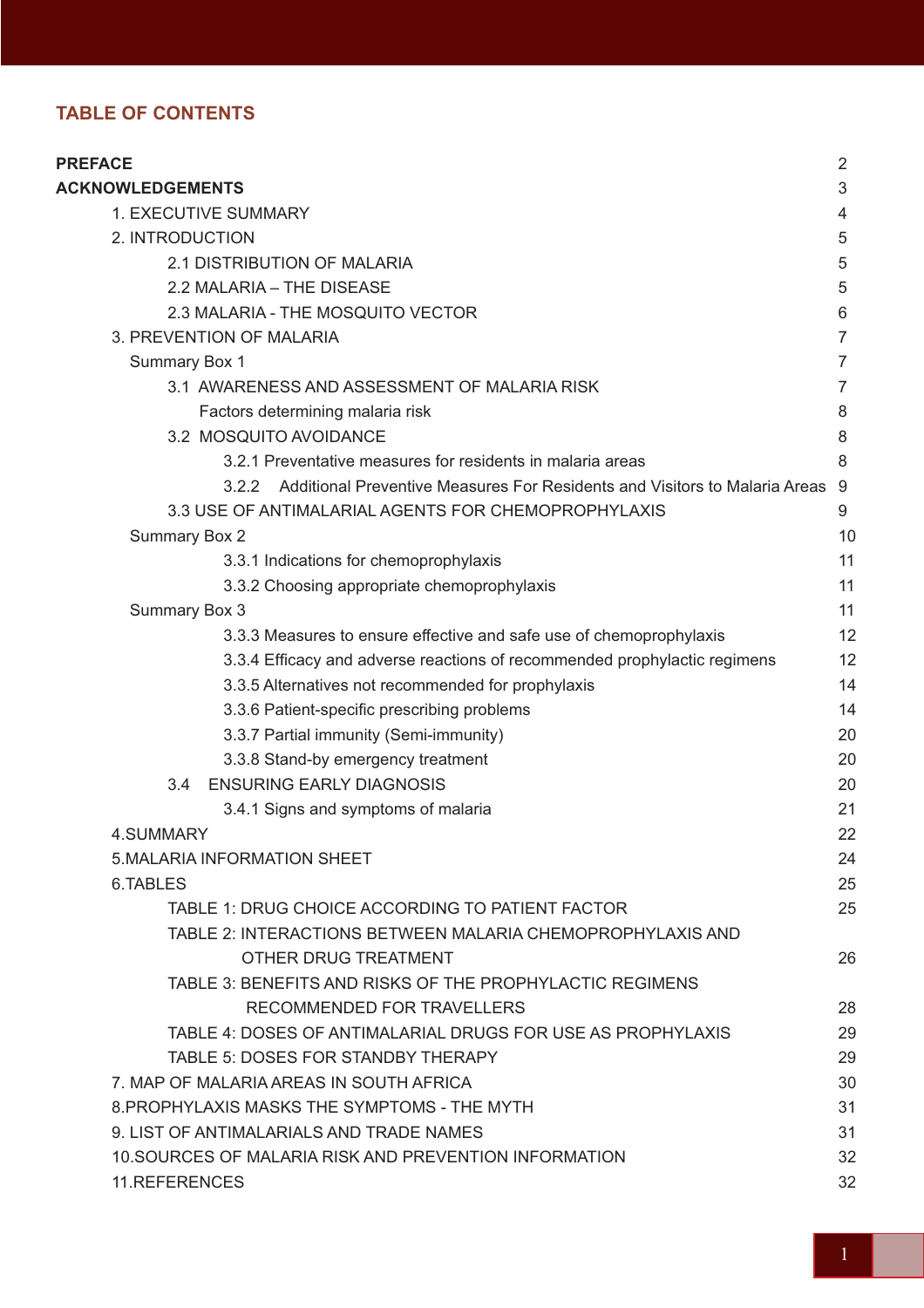# **PREFACE**

Malaria is a potentially fatal disease that can be prevented in the majority of cases by taking appropriate precautions. These guidelines, produced by the National Department of Health, provide detailed approaches to the options available for preventing malaria transmission in South Africa.

The objective of these guidelines is to provide health care practitioners with information on the most appropriate interventions for people who enter into malaria affected areas in South Africa. These guidelines incorporate the World Health Organization's guidelines for the prevention of malaria.

These guidelines include information on non-drug measures to prevent mosquito bites, determining whether chemoprophylaxis is indicated, selecting the most appropriate chemoprophylaxis to use, including the interactions between malaria chemoprophylaxis and other drug treatments and the benefits and risks of alternative chemoprophylactic agents. A map of malaria risk in South Africa and detailed tables on antimalarial drug dosages have also been included.

I trust that these guidelines will be useful to all health care practitioners, and I thank all those involved in their development.

 $2\omega$ Ms B Hoġari, MP  $40$ 

Minister of Health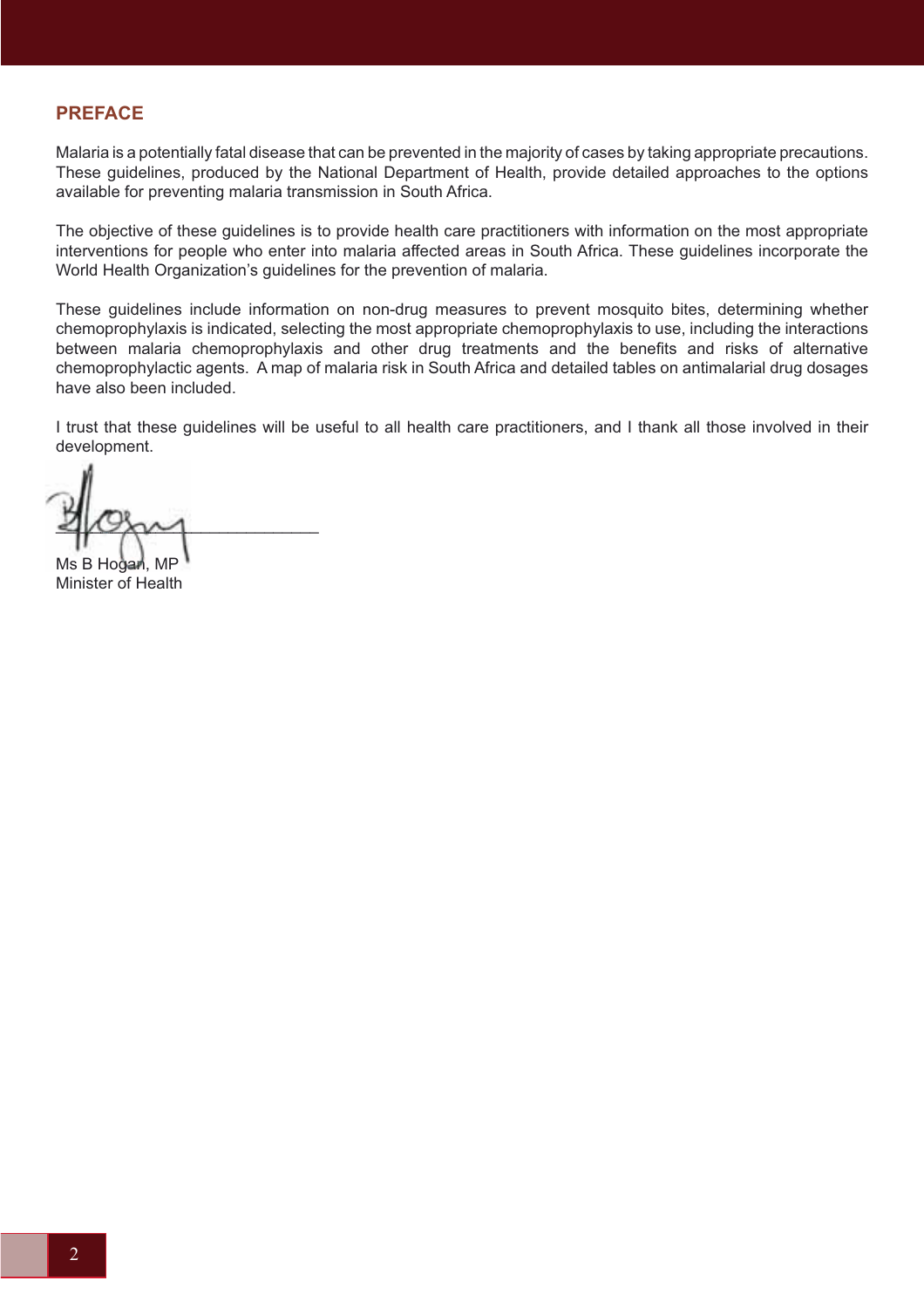# **ACKNOWLEDGEMENTS**

The Guidelines for the Prevention of Malaria in South Africa were developed by the National Department of Health in close collaboration with several stakeholders and malaria experts.

I would like to express my sincere gratitude to the Sub-Committee for Chemoprophylaxis and Therapy (SCAT) of the Malaria Advisory Group who were responsible for drafting these guidelines. The SCAT members include:

- Mrs Lee Baker, Medicines information consultant, Amayeza Information Centre
- Dr Lucille Blumberg, National Institute for Communicable Diseases, National Health Laboratory Service
- Assoc Prof Karen Barnes, Division of Clinical Pharmacology, University of Cape Town
- Dr Frank Hansford, Department of Health (Chairperson)
- Dr Cornelia Duvenage, Department of Internal Medicine, 1 Military Hospital
- Dr Gerhard Swart, CDC, Mpumalanga Department of Health
- Dr Etienne Immelman, KwaZulu Natal Department of Health
- Dr Jan van den Ende, Drs Martin & Sim/Toga Laboratories Pty Ltd
- Dr Bonnie Maloba, Dr Eunice Misiani, Ms Tsakani Furumele and Dr Devanand Moonasar, National Department of Health

Special thanks to the University of Cape Town Medicines Information Centre for allowing the use of information from their Malaria Updates to be included in the compilation of these guidelines.

Iselo  $\sim$  $\overline{\phantom{a}}$ 

Mr TD Mseleku Director-General Department of Health Director-General Depa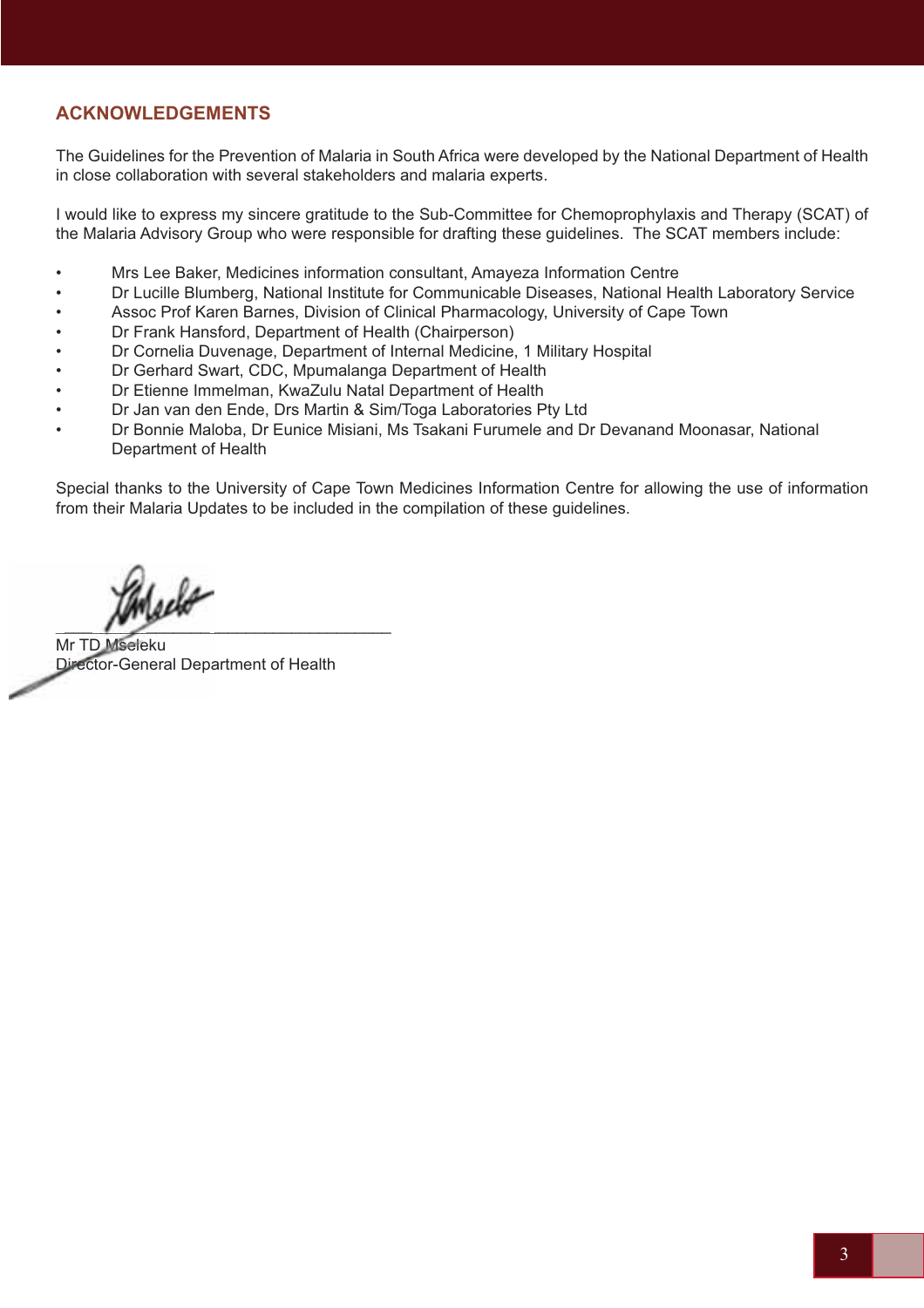# **1. EXECUTIVE SUMMARY**

Malaria poses a risk to travellers to, and residents in, malaria areas. Stringent non-drug measures should be taken to avoid mosquito bites throughout the year, even in areas of low malaria transmission intensity. In addition, effective chemoprophylaxis should be taken whenever and wherever the risks of acquiring malaria exceed the probability of experiencing a serious adverse reaction to the chemoprophylaxis. The risk of acquiring malaria is determined by the intensity of malaria transmission in the area and season of visit, as well as the length of stay, type of accommodation, and likely activities between dusk and dawn.

The choice of chemoprophylaxis is determined by local antimalarial drug resistance patterns and patient factors including, co-morbid disease, drug interactions and activities. Mefloquine or atovaquone - proguanil or doxycycline are currently the recommended prophylactic agents.

Patients should be made aware that malaria should be urgently excluded with ANY febrile illness occurring within 1 week to 3 months after visiting a malaria area, regardless of whether or not chemoprophylaxis was taken or mosquitoes were seen. Early effective treatment is essential to prevent progression to potentially fatal severe malaria.

#### *Disclaimer*

*This material is intended for use by healthcare professionals. It has been compiled from information currently available, and although the greatest care has been taken, the Department of Health and its Malaria Advisory Group do not accept responsibility for errors or omissions. The guidelines for prevention of malaria may change over time as parasite resistance patterns change. Policy may therefore need to be revised. Readers are referred to the reference articles for further information and should exercise their own professional judgement in confirming and interpreting the findings presented in the publication. These guidelines were issued in 2009 by the National Department of Health, and replace all previous guidelines.*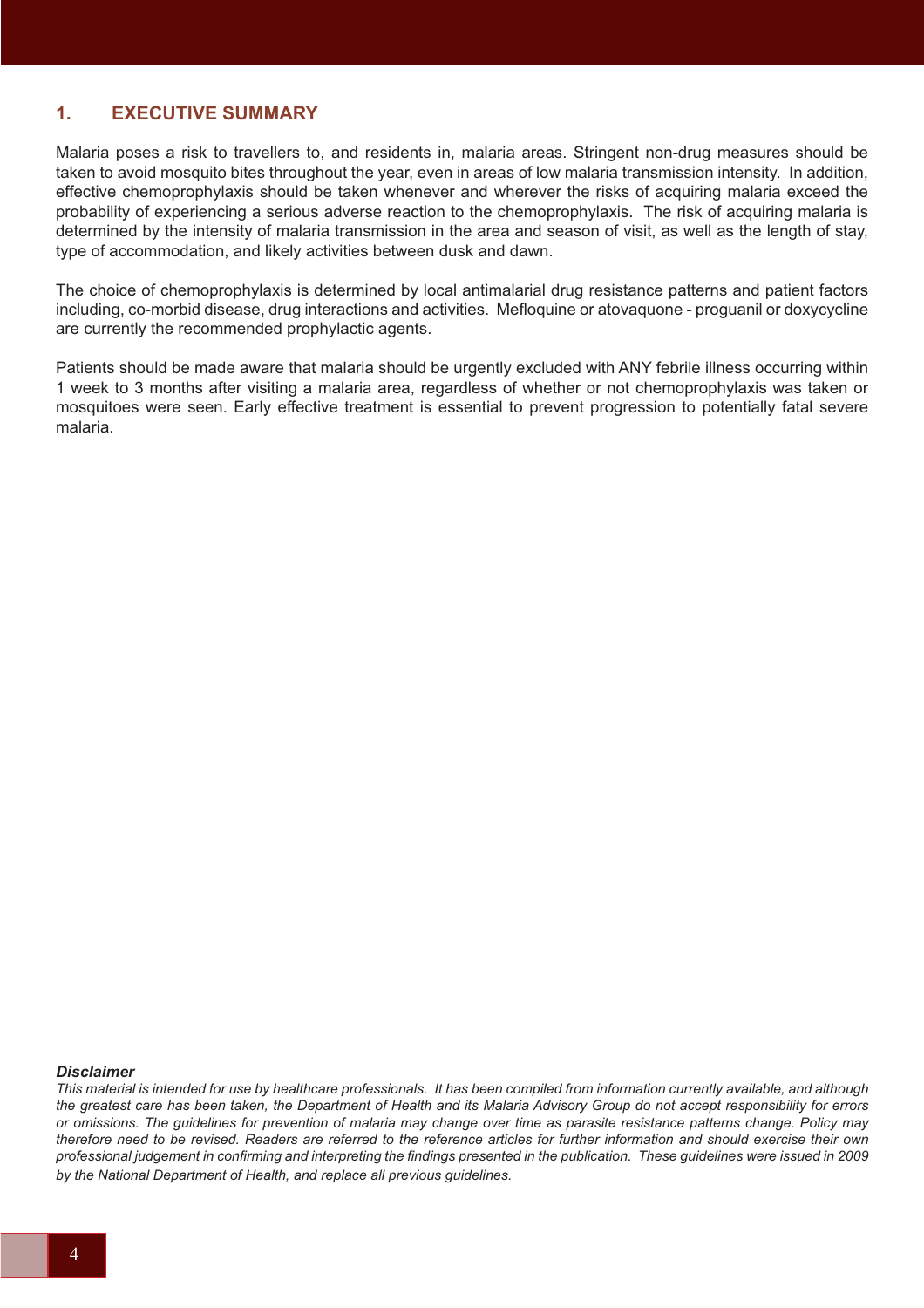# **2. INTRODUCTION**

Malaria is a common and life-threatening disease in many tropical and subtropical countries.<sup>1</sup> In some tropical districts in Africa, over half of the residents may be infected with malaria. It is estimated that more than a million African children die of malaria each year. Malaria control operations have substantially reduced the risk of malaria in some countries. In South Africa, malaria was originally endemic in the low-lying northern and eastern districts. However, control measures introduced since 1930 have reduced malaria transmission significantly, and the risk of malaria is now comparatively low and seasonal.

Malaria prevention includes measures taken both against mosquito vectors and against the malaria parasite. These include vector control programmes managed by government health authorities, personal protection measures to avoid mosquito bites and the use of chemoprophylaxis. Due to the development of drug resistant parasites, drug side effects and contraindications, the control of vector mosquitoes and avoidance of their bites have become increasingly important.

Parasite resistance to antimalarials used for chemoprophylaxis and treatment has increased significantly over time. Resistance to chloroquine and sulfadoxine-pyrimethamine (in certain areas for treatment<sup>2</sup>) has become so widespread that these drugs can no longer be used as monotherapy<sup>3,4.</sup> This has necessitated changes in chemoprophylaxis and treatment policies in South Africa. Multidrug resistance further limits the availability of effective antimalarials for travellers internationally.

These guidelines are for use by medical personnel and contain information on malaria transmission, the life cycle of the parasite, advice on the avoidance of mosquito bites and the use of antimalarial chemoprophylaxis.

## 2.1 Distribution of malaria

Malaria occurs mainly in tropical developing countries in sub-Saharan Africa, Central and South America, Asia and Oceania. Through effective malaria control measures, malaria transmission has been limited to the north-eastern part of South Africa, mainly in the low altitude (below 1000m) areas of Limpopo, Mpumalanga and Northern KwaZuluNatal<sup>10.</sup> (See page 30 - map of malaria risk areas in South Africa.) Limited focal transmission may occasionally occur in the North West and Northern Cape provinces along the Molopo and Orange rivers. Malaria is distinctly seasonal in South Africa, with the highest risk being during the wet summer months (September to  $May)^5$ .

### 2.2 Malaria – the disease

Malaria is transmitted to humans by the bite of an infected female *Anopheles* mosquito. Human malaria is a parasitic infection/disease caused by four species of the *Plasmodium* parasite:

- *Plasmodium falciparum (P. falciparum)*
- *Plasmodium malariae (P. malariae)*
- *Plasmodium ovale (P. ovale)*
- *Plasmodium vivax (P. vivax)*

In Sub-Saharan Africa over 90% of human malaria infections are due to *P. falciparum. Plasmodium falciparum* is the only species associated with severe morbidity and mortality<sup>6,8</sup>. The other three species cause milder illness, however infections with *P. ovale and P. vivax* may relapse months later if appropriate treatment is not provided. Mixed infections involving more than one species may also occur.

The life cycle of the malaria parasite involves two hosts (Figure 1). During a blood meal, a malaria-infected female *Anopheles* mosquito inoculates sporozoites into the human host. Sporozoites infect liver cells and mature into schizonts, which rupture and release merozoites into the blood stream where they infect red cells.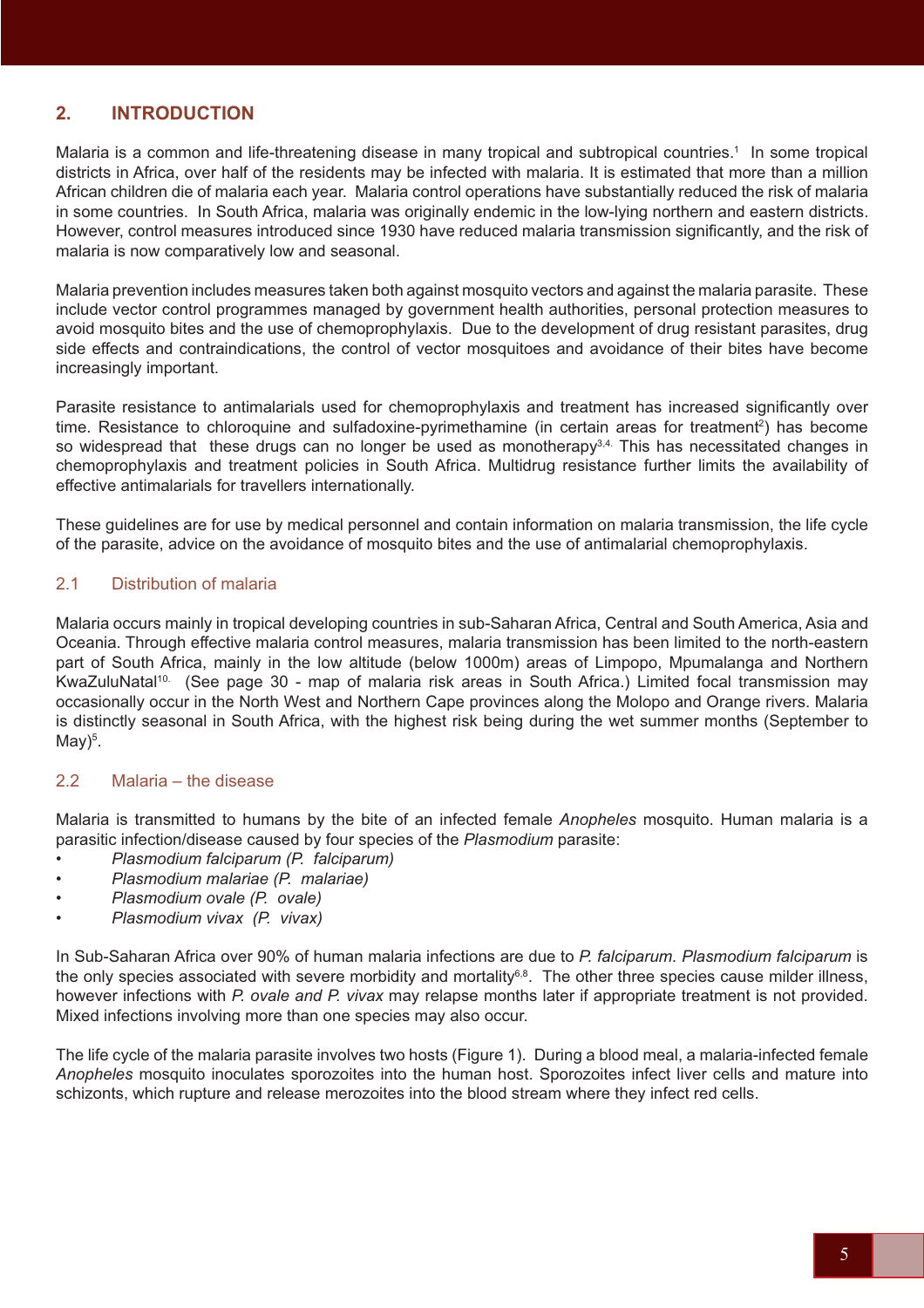

 Figure 1: Life cycle of malaria parasites in human and mosquito http://www.malaria.org.za/Malaria\_Risk/General\_Information/general\_ information.html

In *P. vivax* and *P. ovale* malaria infections, a dormant stage [hypnozoites] can persist in the liver and cause relapses by invading the bloodstream months, or even years later. After this initial replication in the liver (exo-erythrocytic schizogony), the parasites undergo asexual multiplication in the erythrocytes (erythrocytic schizogony). The ring stage trophozoites mature into schizonts, which rupture, releasing merozoites. Some parasites differentiate into sexual erythrocytic stages (gametocytes). Erythrocytic schizogony is responsible for the clinical manifestations of the disease.

Some parasites differentiate into sexual erythrocytic stages (gametocytes). The gametocytes in the blood do not cause symptoms and may persist for several weeks after successful treatment of the acute illness<sup>8</sup>. This is the stage of the parasite's lifecycle responsible for continued malaria transmission and spread of drug resistance. The *Anopheles* mosquito ingests the male (microgametocytes) and female (macrogametocytes) gametocytes during a blood meal. The parasites' multiplication in the mosquito is known as sporogony. The resulting sporozoites make their way to the mosquito's salivary glands from where inoculation into a new human host perpetuates the malaria life cycle.

Following infection during a mosquito blood meal, there is an asymptomatic incubation period of approximately 7 to 30 days during which the parasites develop in the liver and multiply in the blood. This period can be prolonged in patients taking chemoprophylaxis (or some antibiotics). Reproduction in the blood is extremely rapid and destruction of red blood cells soon induces disease symptoms. Without treatment, the illness may progress rapidly, especially in high-risk groups (non immunes, pregnant women, young children, splenectomised and immunocompromised patients). Following appropriate treatment, *P. falciparum* and *P. malariae* infections are normally completely cured. However, hypnozoites (the dormant stage) in the liver may be responsible for relapses of *P. ovale* and *P. vivax* infection, presenting 2 – 3 months or more after treatment of the asexual stages of the original infection<sup>8</sup>. A twoweek course of primaquine is needed to ensure a radical cure (eradication of this latent liver stage).

## 2.3 Malaria - The Mosquito Vector

Mosquitoes are scientifically classified by their appearance into groups (families). One of these, the *Anopheline* family, includes all of the species responsible for transmitting malaria. At least three species have been shown to transmit malaria in Southern Africa.

Mosquitoes have four distinct stages in their life cycle: egg, larva, pupa and adult. The duration of the larval stage and lifespan of the adult mosquito is strongly influenced by temperature. The average optimum temperature for the development of mosquitoes is around 25-27ºC. The development can be completely arrested at 10ºC or over 40ºC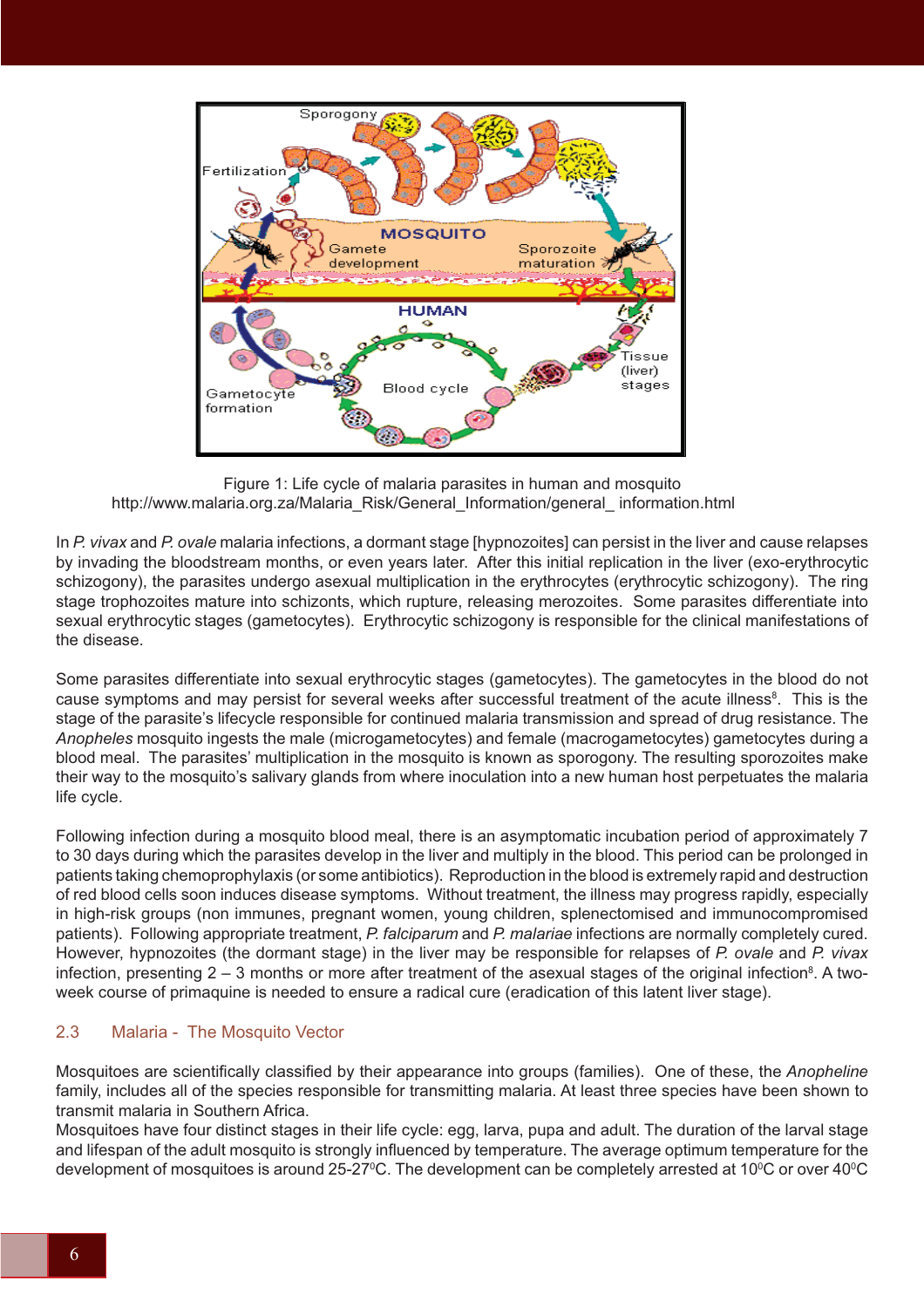when a high mortality may occur. With ideal hot conditions the larval stage may be as short as  $4 - 7$  days and adults may survive for 3 – 4 weeks. Water is essential for the larval stage. This explains why malaria transmission increases in the warm, wet months (September to May) in South Africa.

### **Features of Anopheline mosquitoes:**

- They are relatively small; about 8 mm long with dark-spotted or dappled wings.
- Their posture when resting or feeding is distinctive head down, body at an angle and hind legs raised. This is in contrast with the horizontal position maintained by most other mosquito species.
- They fly more quietly and bite more subtly than other mosquitoes.
- They generally prefer clean water for the development of their larval stages in contrast to the dirty water found in drains, tins and rubbish preferred by the *Culicine* family. Individual *Anopheline* species differ in their preferences – *Anopheles arabiensis* (*An. arabiensis*) larvae are commonly found in small sunlit water collections e.g. hoof prints, small sandy pools, while *Anopheles funestus*  (*An. funestus*) larvae are found in deep-shaded clean water.
- Adult *An. arabiensis* rest both indoors and outdoors, while *An. funestus* and *Anopheles gambiae* (*An. gambiae*) favour resting indoors. This results in residual household spraying being more effective in the control of the latter species.
- The adults are carried by wind but few are found further than  $1 2$  km from their larval site. Adults may rest inside motor vehicles, trains, or aircraft, and be transported for considerable distances. In this way infected mosquitoes have been responsible for local transmission of malaria infections in non-malaria areas particularly near airports and major truck stopovers.
- The adult female *Anopheles* mosquitoes require protein from blood meals for their eggs to mature. They generally feed between sunset and dawn<sup>1,6</sup>. Personal protective measures to prevent mosquito bites need to be ensured at this time.
- *Anopheles* prefer to feed near ground level and feed selectively on the lower leg rather than arms or upper body, thus it is especially important that insect repellent is applied to the lower leg and foot when in the sitting or standing position.

# **3. PREVENTION OF MALARIA**

Malaria is a life-threatening disease that poses a major health risk for residents and travellers to malaria areas. Appropriate advice and use of drugs and, most importantly, non-drug prophylactic measures can prevent persons from contracting the disease.

This chapter will address the five key components of preventing malaria morbidity and mortality (Summary Box 1)

# **SUMMARY BOX 1**

| The "ABC" of Malaria prevention                     |
|-----------------------------------------------------|
|                                                     |
| A: Awareness and assessment of malaria risk         |
| B: Avoidance of mosquito Bites                      |
| C: Compliance with Chemoprophylaxis, when indicated |
| <b>D:</b> Early Detection of malaria                |
| <b>E:</b> Effective treatment                       |

## 3.1 Awareness And Assessment of Malaria Risk

A number of factors must be taken into consideration prior to entering an area in which malaria is prevalent.9 These factors determine the likelihood of a traveller acquiring malaria, or of progression to severe and complicated malaria, and thus should aid a healthcare provider in determining whether chemoprophylaxis is needed (and which regime is recommended), in addition to stringent non-drug measures.

The first step in deciding on appropriate prophylactic measures is to confirm that the area to be visited is indeed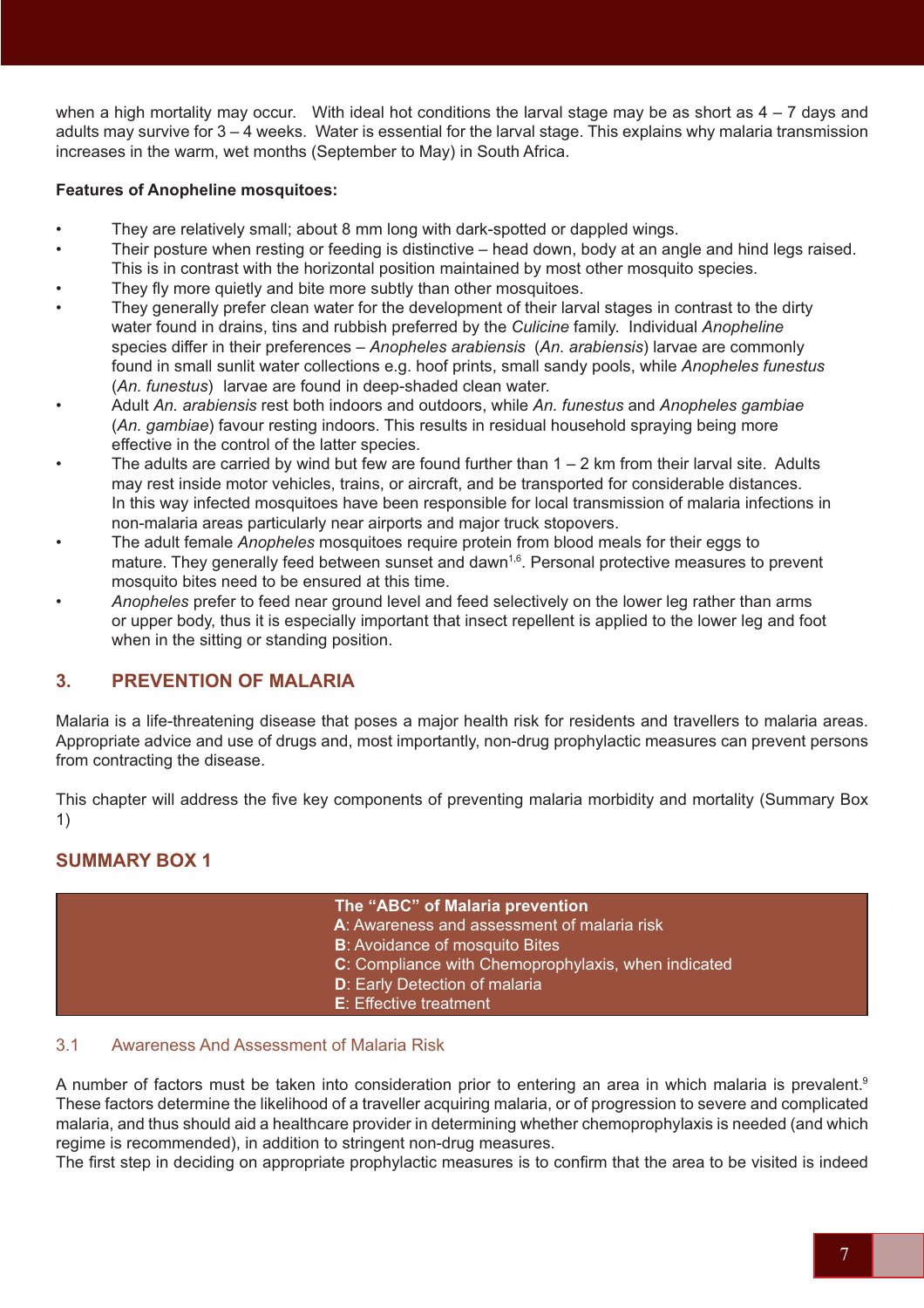a malaria area. Accurately identifying malaria transmission areas is difficult. Within countries and even within regions in those countries, there are often malaria risk areas and other areas that may be free from malaria. Malaria risk areas are not static and may change with time, depending on factors such as rainfall and migration of infected individuals. Detailed and up-to-date information should be sought through information centres or credible websites. (refer page 32)

The risk of malaria transmission varies greatly according to the specific destinations within a defined geographic area. While the risk of malaria is much less at altitudes above 1500 metres, disease can occur in hot climates at altitudes of up to 3000 metres<sup>1,9.</sup>

Malaria transmission is seasonal in South Africa with increased risk during wet summer months (September to May). Travellers should ideally visit malaria areas when malaria transmission is minimal, usually during winter or the dry season.

Pregnant women, children under the age of five years, and immunocompromised patients should avoid high-risk malaria areas if at all possible*<sup>10</sup>*.

Personal protection against mosquito bites remains essential in malaria prevention, and should be used throughout the year by all residents in, and visitors to, malaria risk areas. Malaria transmission occurs primarily between dusk and dawn because of the nocturnal feeding habits of mosquitoes and precautions during these hours are most important<sup>1,6</sup>.

# **FACTORS DETERMINING MALARIA RISK**

- The malaria risk in the area being visited
- The length of stay in the area
- The time of year (in areas of seasonal malaria transmission)
- The inclusion of an overnight stay (as transmission occurs between dusk and dawn)
- The intensity of transmission and prevalence of drug resistant malaria in the area
- High risk groups [non-immunes, pregnant and breast-feeding women, young children, comorbid disease, splenectomised and immunocompromised patients(including those with HIV and AIDS, taking corticosteroids or on chemotherapy]
- Comorbid disease and concurrent medications
- The type of accommodation (e.g. air conditioned rooms, camping)
- Mode of travel (e.g. backpacking, motoring, flying)
- Whether the destination is rural or urban
- Any outdoor activities between dusk and dawn.
- Access to medical care

## 3.2 Mosquito Avoidance

Due to increasing development of parasite resistance to drugs, non-compliance and other factors, no antimalarial drug used for prophylaxis is 100% effective. This, together with the inconvenience of taking continual chemoprophylaxis if living in malaria endemic areas, means that special emphasis should always be placed on the importance of preventing contact with mosquitoes.

Avoiding mosquito bites is at least as important as using chemoprophylactic medicines. Measures that reduce contact with mosquitoes have the advantage that they are less toxic than chemoprophylactic drugs and that their effectiveness does not depend on the drug sensitivity of the parasite.

## **3.2.1 Preventive Measures For Residents In Malaria Areas**

For residents of malaria risk areas mosquito preventive measures are the primary focus. The following measures can reduce mosquito exposure:

• Residents are encouraged to allow for the interior walls of their houses to be sprayed annually with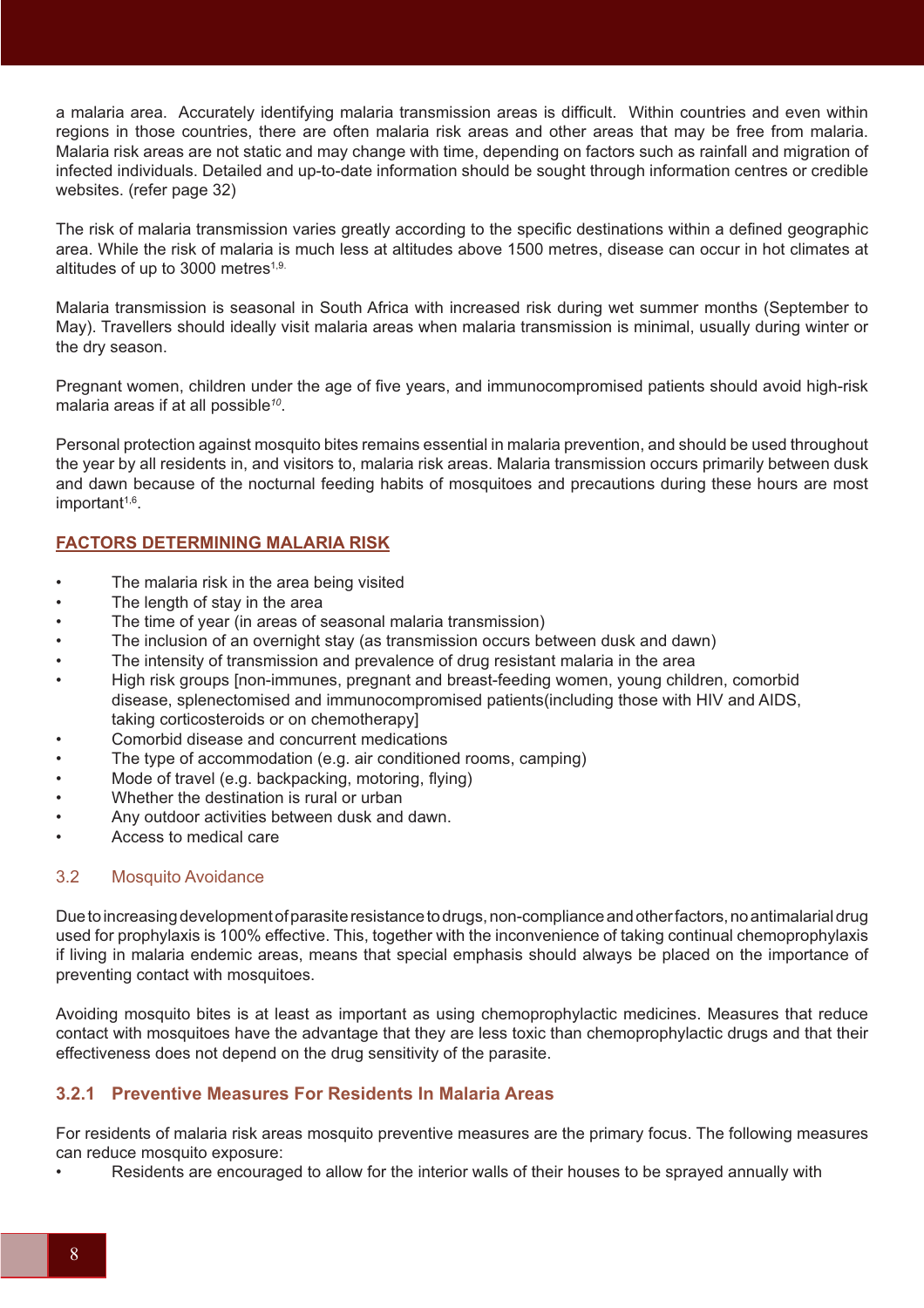effective non-toxic long-acting insecticides. Indoor residual spraying (IRS) is the mainstay of malaria vector mosquito control in South Africa. IRS relies on the fact that most malaria parasite carrying mosquitoes enter houses during the night to feed on the occupants and rest on the walls or roofs prior to and/or after feeding. If the wall or roof is treated with an effective residual insecticide, the mosquito will pick up a lethal dose as it rests. The actual surfaces to be sprayed include the interior surfaces of walls and roofs, the interior and exterior surfaces of doors and windows, and the underside of roof eaves.The provincial malaria control programme normally provides this service in malaria areas of South Africa.

- Build houses and villages away from marshy areas and water bodies, which are potential larval breeding sites.
- Make provision for optimum drainage of rainwater and household water near houses.
- Where standing water exists near habitations and cannot be drained, larvicides should be applied.
- Install gauze screens in front of outside doors and on windows of houses.



Figure 2: Insecticide Residual Spraying in South Africa

## **3.2.2 Additional Preventive Measures For Residents and Visitors to Malaria Areas**

These measures include:

- Remain indoors between dusk and dawn as much as possible
- Long (preferably light-coloured) clothing should be worn to minimize the amount of exposed skin.
- Mosquito repellents containing DEET (N,N-diethyl-3-methylbenzamide), are especially useful for protection during outdoor activities. They should be applied to exposed skin surfaces and repeated after 4 – 6 hours according to the manufacturers' instructions. Repellents should not be sprayed on the face nor applied to lips or eyelids, and the dosage should not be exceeded, especially for small children. In infants and young children, insect repellents should be applied to the skin sparingly for a number of reasons, including the relatively large body surface area compared to the body weight in this age group. The American Academy of Paediatrics advocates that DEET-containing insect repellents used for children should contain 30% of the active ingredient, should be applied sparingly and should not be used for children under the age of 2 months. <sup>76</sup> Citronella oil is the most effective and most commonly found plant extract, however, even in its pure form, it is less active than DEET and it is also shorter acting than most DEET-based products. It must be reapplied every 40-90 minutes for continued efficacy.<sup>13, 14, 15</sup>
- Using knockdown insecticidal sprays, vaporization mats, mosquito coils etc. to eliminate mosquitoes that have gained entry to a dwelling
- Insecticide treated bed nets are useful in preventing mosquito bites and can also kill mosquitoes, further reducing malaria risk. One insecticide treatment should last for a minimum of one malaria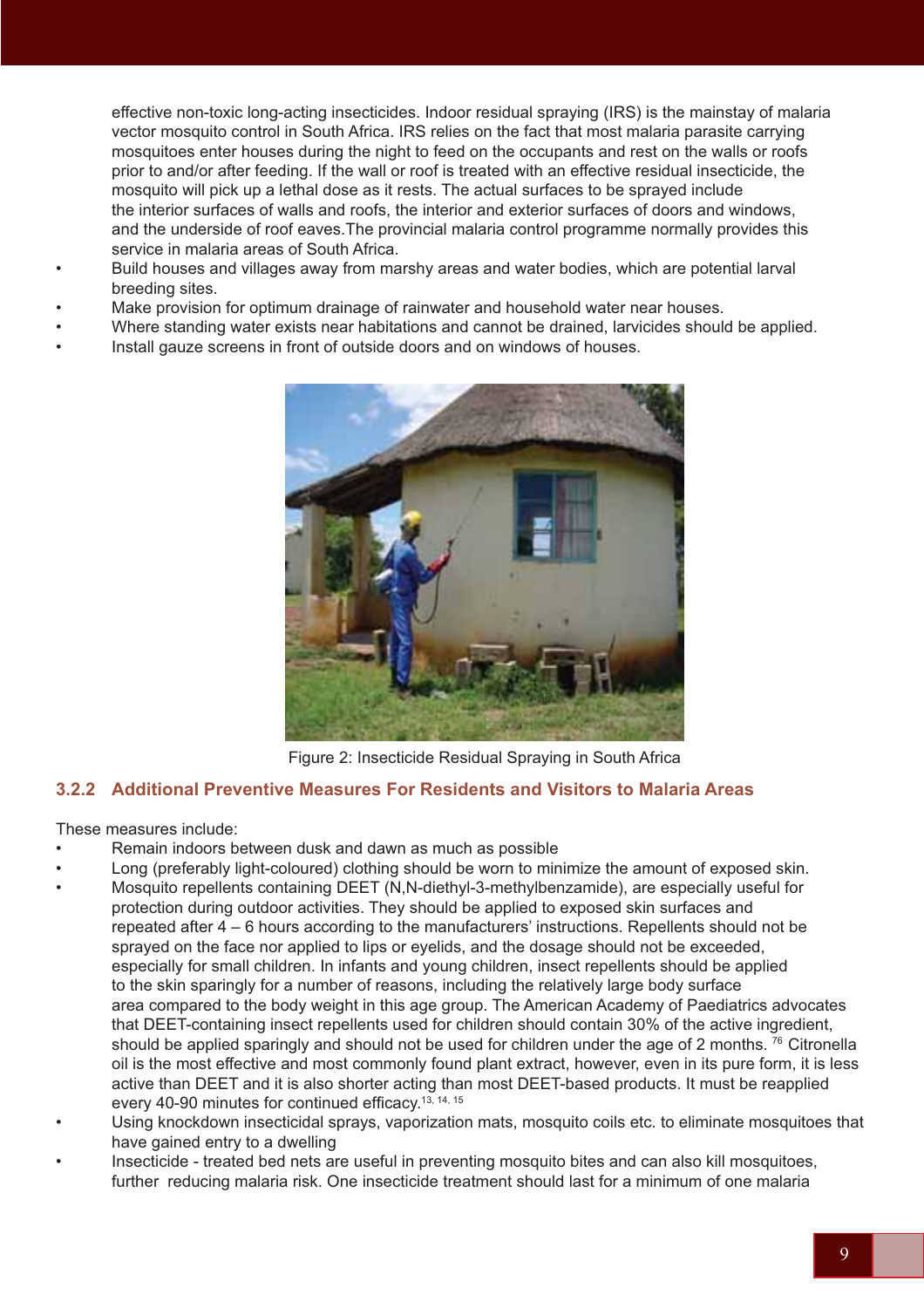season, unless the nets are repeatedly washed. Re-treatment kits, usually using a pyrethroid type of insecticide are widely available but manufacturer's directions should be carefully followed, as the solution is toxic. Longer lasting insecticide impregnated mosquito nets are now available and remain effective for up to three years. Nets should not be damaged and must be tucked in. Baby cots and prams may be covered with mosquito netting for protection against mosquitoes.

• Ceiling fans and air conditioners are also effective in disturbing mosquito feeding.

### PRECAUTIONS THAT SHOULD BE TAKEN TO MINIMISE INSECTICIDE PROBLEMS:

- Apply repellent sparingly to exposed skin or clothing<sup>11</sup>.
- Repeat applications at intervals according to the duration of action of the particular repellent<sup>14</sup>.
- Re-apply more frequently after bathing, showering, sweating,  $etc<sup>14,17</sup>$ .
- Avoid contact with the eyes, mucous membranes and broken skin<sup>14,15</sup>.
- Do not inhale or ingest<sup>11</sup>.
- Avoid applying high concentrations of the products to the skin, particularly in children<sup>11</sup>.
- Avoid applying repellents to the hands of young children, as these are likely to have contact with the eves and mouth $11$ .
- Avoid using plant extracts if prone to allergy<sup>14</sup>.
- People with sensitive skin should avoid lotions and gels. These often contain alcohol<sup>14.</sup>
- If a suspected reaction to insect-repellent occurs, wash treated skin and seek immediate medical attention<sup>11</sup>.
- STOP using DEET and obtain immediate medical advice if a change in behaviour is noticed14.
- Read the entire repellent label before use and use only as directed.
- Note that DEET can opacify spectacles, binoculars and other plastics<sup>14,15</sup>.
- Keep repellents out of the reach of children.

## **SUMMARY BOX 2**

### PERSONAL PROTECTION MEASURES TO PREVENT MOSQUITO BITES

- Remain indoors between dusk and dawn
- Wear long-sleeved clothing, long trousers and socks when going put at night
- Cover doorways and windows with screens, but if not available, windows and doors should be closed at night.
- Apply a DEET-containing insect repellent to exposed skin; repeat as recommended on the container label. Avoid eyelids, lips, sun burnt or damaged skin, do not spray on the face and do not overdose young children.
- Use mosquito mats, impregnated with an insecticide (heated electrically or by a non-electric lamp), or burn mosquito coils in living and sleeping areas during the night.
- Use a mosquito-proof bed net over the bed, with edges tucked in.
- Ensure that the net is not torn and that there are no mosquitoes inside. Protection will be increased by periodically treating the net with an insecticide registered for this purpose, e.g. a pyrethroid.
- Spray inside the house with an aerosol insecticide (for flying insects) at dusk, especially the bedrooms, after closing the windows.
- Ceiling fans and air conditioners are very effective.
- Treat clothes with an insecticide registered for this purpose, e.g. a pyrethroid.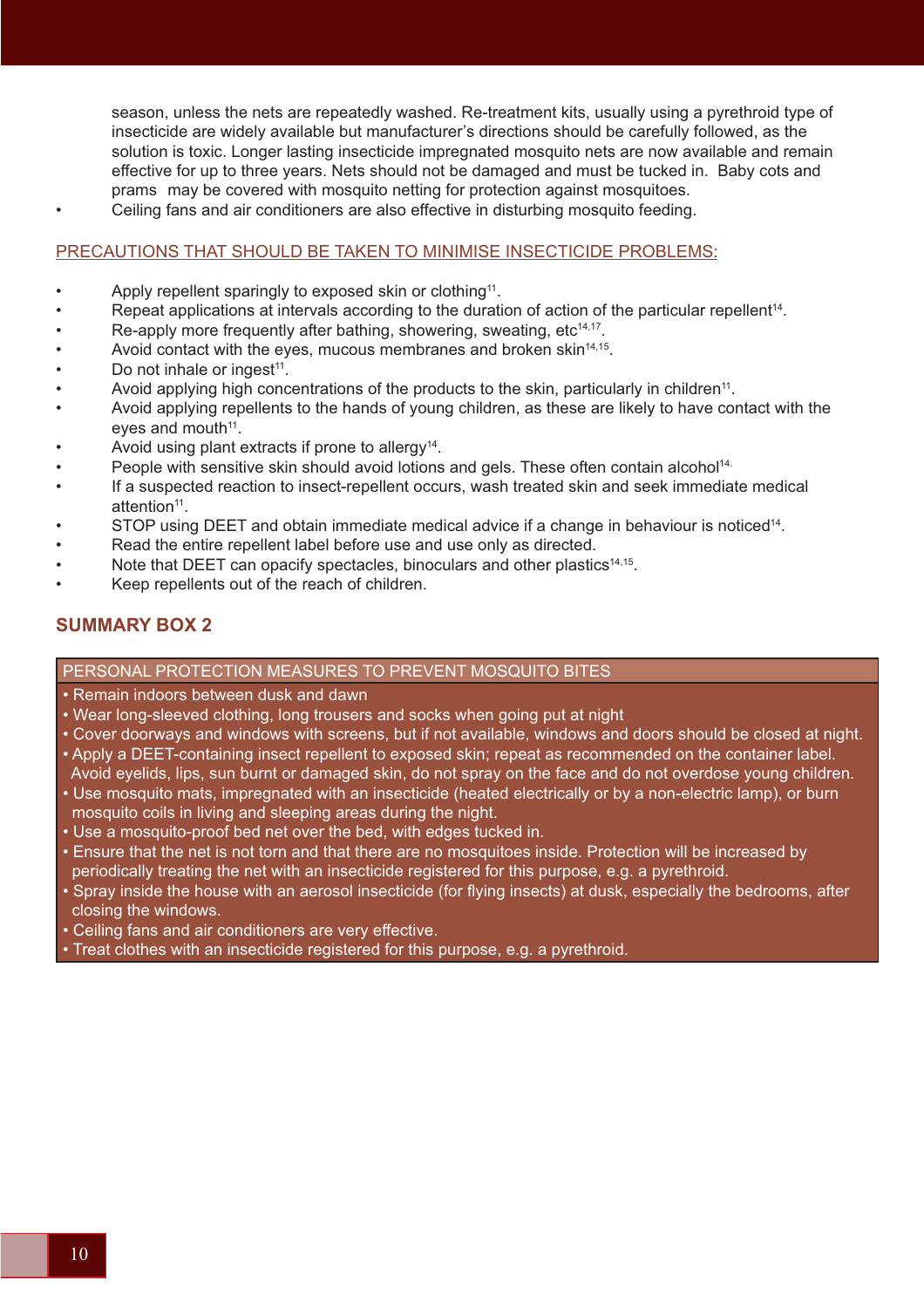## 3.3 Use Of Antimalarial Agents For Chemoprophylaxis

# **3.3.1 Indications For Chemoprophylaxis**

If an individual is travelling to a malaria area, it is important to determine whether he or she requires chemoprophylaxis, or whether adequate protection can be provided by the regular use of personal protection measures as discussed above.

The decision as to whether chemoprophylaxis is necessary is complex. It depends on the areas to be visited (see map) and the risk that the traveller has of being exposed to mosquitoes and of developing malaria. The greater the traveller's risk of contracting malaria and developing complications, the greater the need for chemoprophylaxis. People at highest risk of developing severe malaria complications include the elderly, babies and young children (< 5 years), pregnant women and immunocompromised individuals (e.g. patients living with HIV and AIDS, those who have had a splenectomy, and patients receiving long-term steroids or chemotherapy).

When deciding on the need for chemoprophylaxis, it must be remembered that all medicines have adverse effects and that the risk of developing a serious adverse effect must be weighed against the risk of developing malaria. No chemoprophylaxis is 100% effective. However, disease in those taking chemoprophylaxis is likely to be milder or less rapidly progressive even if the parasites exhibit a degree of drug resistance<sup>17</sup>. The most reliable way of preventing malaria is to avoid mosquito bites.

## **3.3.2 Choosing Appropriate Chemoprophylaxis**

It is not advisable to make blanket recommendations for malaria prophylaxis. The choice of suitable prophylaxis should be tailored to the individual. All travellers to malaria areas should be advised to use non-drug measures. Whether chemoprophylaxis is necessary or not, depends on the traveller's risk of exposure to infected mosquitoes and therefore the risk of developing malaria.

There are currently three effective chemoprophylactic options available in South Africa (see Summary Box 3).

# **SUMMARY BOX 3**

### **RECOMMENDED PROPHYLACTIC REGIMENS**

**One of the following regimens is currently recommended for use in South Africa:**

- **Mefloquine. (Weekly). Start at least one week before entering a malaria area, take weekly while there and for FOUR weeks after leaving the malaria area1 .**
- **Doxycycline. (Daily). Start one day before entering a malaria area, take daily while there and for FOUR weeks after leaving the malaria area1 .**
- **Atovaquone proguanil. (daily). Start one to two days before entering malaria area, take daily while there and for SEVEN days after leaving the area.63 See table 3 for a comparison of the benefits and risks of these prophylactic regimens.**

Chemoprophylaxis may refer to absolute prevention of infection (i.e. causal prophylaxis) or to suppression of parasitaemia and its symptoms (i.e. suppressive or clinical prophylaxis). Drugs, which act on the erythrocytic stages of the parasite (i.e. once the parasite has invaded the red blood cells) are known as blood schizonticides and are suppressive prophylactics. These medicines suppress the disease by destroying the asexual parasites. Examples of blood schizonticides include doxycycline and mefloquine. If prophylaxis is continued until there are no more parasites entering the blood, then a suppressive cure is achieved. In *P. falciparum* infections, this is estimated to occur up to one month after the last infective bite.

Causal prophylaxis is provided by tissue schizonticides, which destroy the exo-erythrocytic forms of the parasite. Proguanil acts on the pre-erythrocytic intra-hepatic forms of the parasite but alone it is not enough to completely prevent malaria. The combination of atovaquone and proguanil may be classed as a causal prophylactic.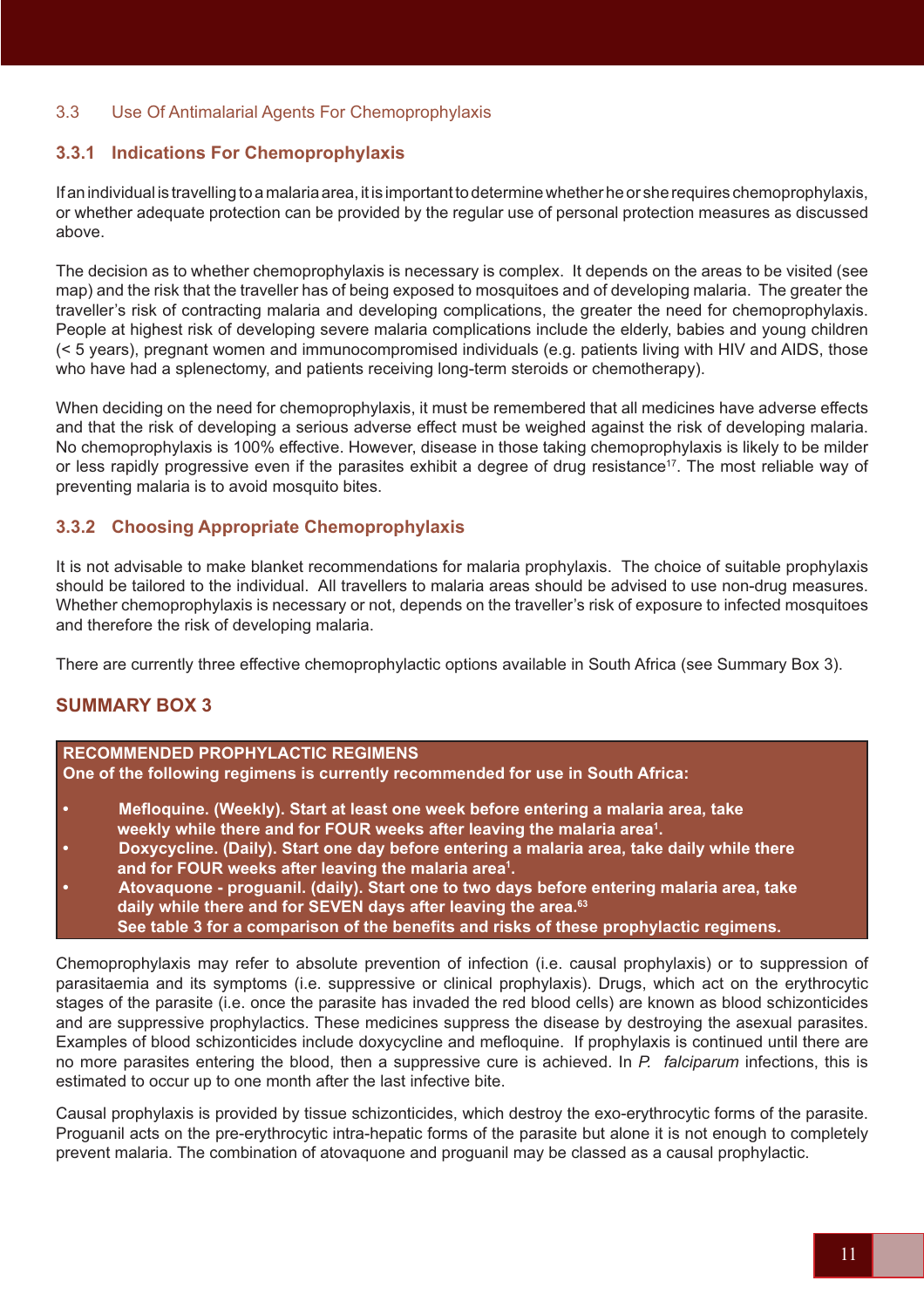In order to choose a safe and appropriate prophylactic agent for a person travelling to a malaria area, various clinical and drug-related factors need to be taken into account (See Table 1).

- Pregnancy or planning a pregnancy shortly after the trip
- Breast-feeding
- Age
- Pre-existing medical conditions such as psoriasis, epilepsy, diabetes, renal impairment, cardiac complications or psychiatric problems
- Other medication being taken (including prescription, over-the-counter and complementary or traditional medicines)
- Activities requiring fine co-ordination and spatial discrimination, e.g. piloting, scuba-diving Length of visit to the area
- The cumulative risk of contracting malaria is proportional to the length of stay in a malaria area. A visit of 3 months carries a risk six times greater than a 2-week visit<sup>18</sup>. Long-term safety of some chemoprophylactic drugs has not been evaluated.
- The level of compliance expected with each of the options.

## **3.3.3 Measures to ensure effective and safe use Of Chemoprophylaxis:**

- Chemoprophylaxis needs to be used in addition to, and not instead of, personal protection measures.
- Dosing schedules for children should be based on body weight;
- Anti-malarials (particularly doxycycline and atovaquone-proguanil) should be taken with food and adequate fluids;
- **Patients need to be well educated and motivated to ensure the highest possible level of compliance.**
- All antimalarials should be started before entering a malaria area (1- 2 days before for doxycycline and atovaquone-proguanil; 1-2 weeks before for mefloquine).
- Antimalarials should be taken with unfailing regularity for the duration of exposure and for the correct duration after leaving the malaria area (4 weeks for mefloquine and doxycycline, and 7 days for atovaquone proguanil.
- Antimalarials taken weekly must be taken on the same day each week.
- Antimalarials taken daily must be taken at the same time each day.
- All currently available effective chemoprophylaxis options require a medical prescription for purchase.
- **There is no scientific evidence to support use of complementary, alternative and homeopathic preparations for the prevention (or treatment) of malaria**.

## **3.3.4 Efficacya and adverse reactions of recommended Prophylactic regimens**

In terms of protective efficacy, mefloquine, doxycycline and atovaquone-proguanil are considered comparable at around 90%, but the best quality evidence is available for mefloquine<sup>64</sup>. The advantages and disadvantages of each of the recommended chemoprophylactic options are summarised in Table 3. A high percentage of travellers who take malaria chemoprophylaxis will report side effects, the majority of which are mild and self-limiting. Atovaquoneproguanil reportedly has less severe reactions than the other options.<sup>64</sup>

## **Mefloquine:**

Mefloquine is the most thoroughly documented option for long-term prophylaxis and is therefore the best option for those requiring prophylaxis for more than 6 months, if tolerated.<sup>66</sup>

Mefloquine is active against *P. falciparum* parasites including those that are resistant to chloroquine and sulfadoxinepyrimethamine and against the other three Plasmodium species that affect humans<sup>8</sup>. Weekly dosing should encourage compliance. It is recommended for use for up to 12 months but has been safely used for more than 2  $vears<sup>25</sup>$ .

Adverse effects associated with mefloquine include insomnia, strange dreams, mood changes, nausea, diarrhoea and headache. These would usually be experienced within the first three weeks of medication and do not become worse in subsequent weeks of use<sup>18,22,23,24,26</sup>. If they are not experienced during the first use of mefloquine they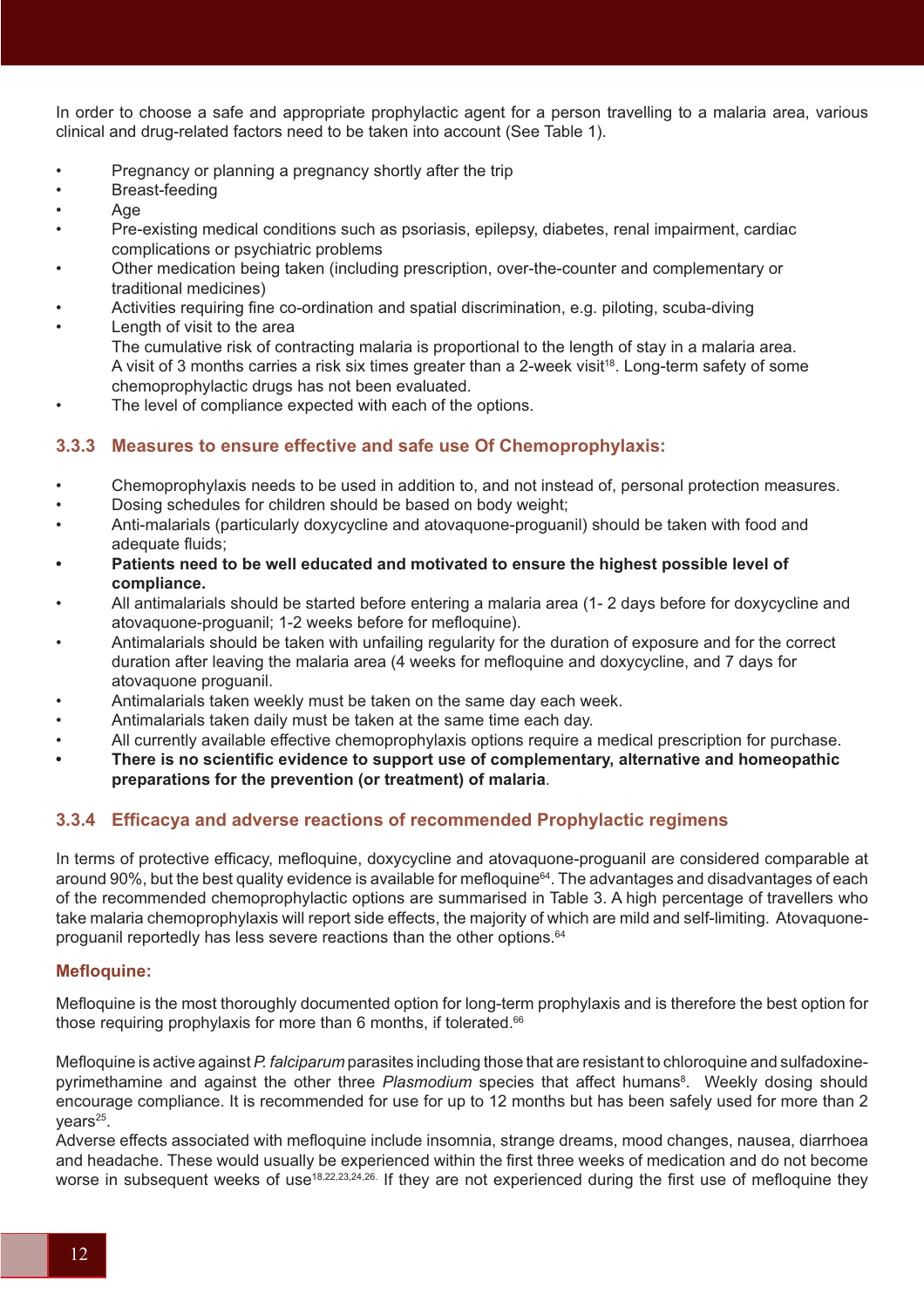are unlikely to appear during subsequent use for prophylaxis. Severe neuropsychiatric reactions (psychosis, convulsions) are infrequent with prophylactic doses and occur in approximately 1/10 000 to 1/13 000 persons23. The frequency of mild neuropsychiatric effects is probably much higher<sup>24</sup>. These are more common in women.<sup>64</sup>

These side effects may be sufficiently severe for the individual to discontinue prophylaxis. To forestall this event it is suggested that when mefloquine is to be taken for the first time that prophylaxis should commence three weeks before exposure to malaria to enable a change to be made timeously to another drug should side effects  $OCLUr<sup>1,17</sup>$ 

Rare cases of suicidal ideation and suicide have been reported, though no relationship to mefloquine has been confirmed.

There is inadequate experience of the safety of mefloquine taken during the first three months of pregnancy. It should not be used during this time but in the event of a pregnancy, available safety data does not support termination<sup>27,28</sup>. The WHO guidelines state that mefloquine is safe to use in breastfeeding.<sup>1</sup>

Mefloquine may cause spatial disorientation and lack of fine coordination and should not be used where fine coordination is required, e.g. for pilots, or those contemplating underwater diving<sup>1,29</sup>.

## **Doxycycline:**

Doxycycline is effective against all four species of human malaria parasites and has comparable efficacy to mefloquine<sup>8</sup> and is taken daily starting one day before entering the malaria area and continuing daily while in the area, and daily for 4 weeks after leaving the area.

This drug affects bone formation during early life and should not be given during pregnancy, breast-feeding and the first eight years of life. Adverse effects include gastrointestinal symptoms and *Candida* infection of the gut and vagina and may be severe enough to discontinue prophylaxis. Severe skin sensitivity to sunburn may develop. Excessive exposure should be avoided and the use of sunscreen preparations is advised. Other rare symptoms include dizziness, headache and blurred vision<sup>1,17,23</sup>.

There is limited experience with long-term use of prophylactic doses for more than 4-6 months<sup>1,17,23</sup>.

## **Atovaquone – Proguanil:**

Atovaquone-proguanil has the best safety profile and because of compliance is better choice for short-term travellers<sup>66.</sup>

Atovaquone-proguanil appears to have a relatively mild adverse event profile, with nausea being the most common symptom. It has no adverse psychomotor effects on aircrew.<sup>64</sup>

This combination should be taken at least one day before exposure, continued daily during exposure and for seven days after the last exposure to malaria<sup>1</sup>. Atovaquone-proguanil is a causal prophylactic and acts on the liver stage, hence the reason for the shorter regimen<sup>30</sup>. This shortened regimen is expected to significantly improve compliance. Lack of safety data preclude its use during pregnancy, breast- feeding or for children under 11 kg 1 . There is presently a paucity of data regarding the use of atovaquone-proguanil in patients with co-morbid disease, but it should be used with caution in patients with renal failure. Side effects include gastrointestinal symptoms. As it is a relatively new antimalarial, efficacy data in non-immunes is limited. However, available data on efficacy would support its use for chemoprophylaxis.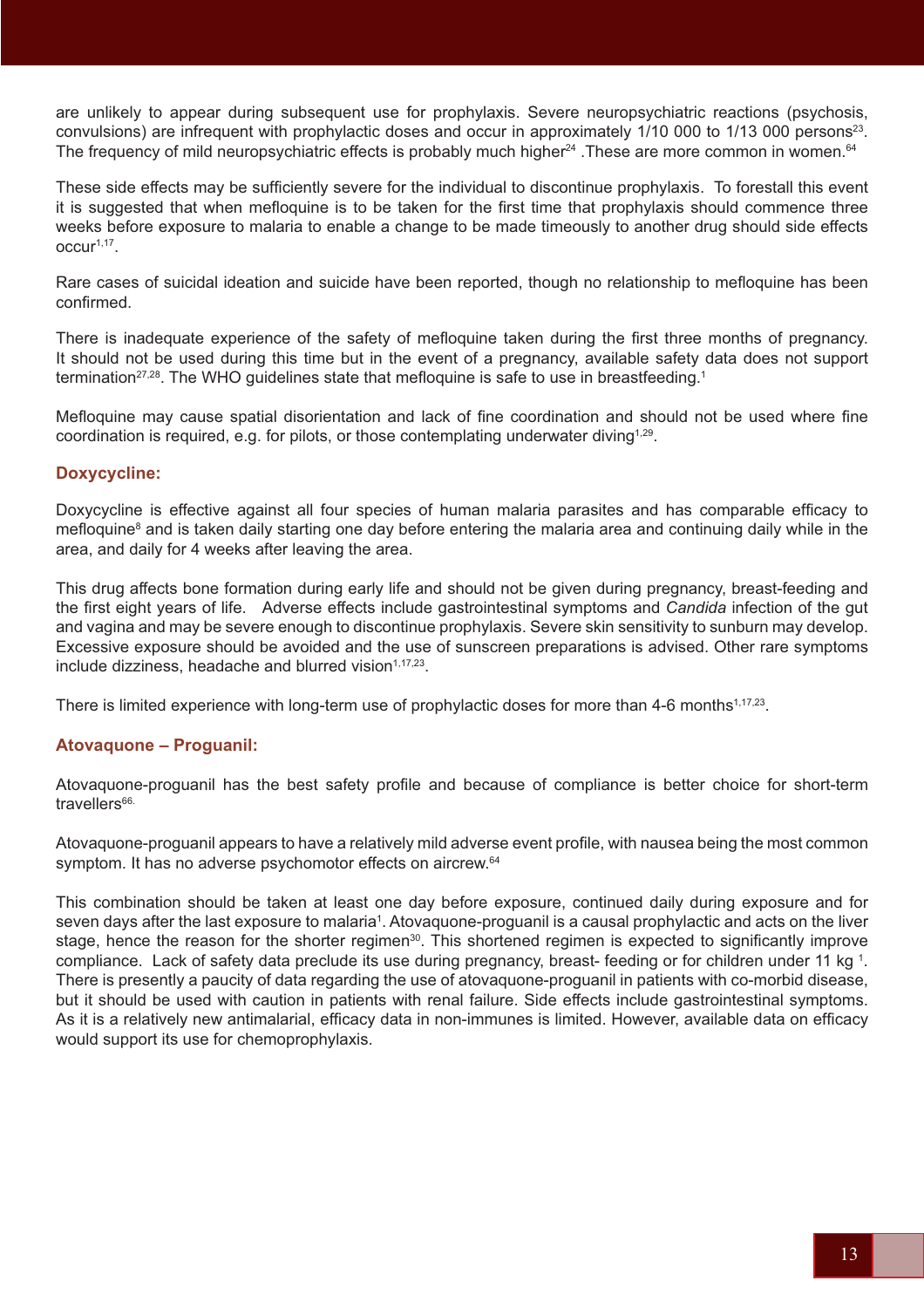### **3.3.5 Alternatives not recommended for Prophylaxis**

#### Artemisinin-derivatives and their combinations:

The artemisinin derivatives are pivotal for the treatment of malaria and so should be strictly protected for this indication and never used (alone or in combination or as herbal or complementary medicines) for the prevention of malaria. This is strongly recommended by the World Health Organization in order to delay the development of resistance. Furthermore, their very short elimination half-lives makes them ineffective for prophylaxis.

#### **Dapsone-pyrimethamine:**

This combination is still used in some parts of the world, but in general its use is no longer recommended. There is widespread resistance to antifolate agents and it is also associated with a high incidence of agranulocytosis $35$ . Agranulocytosis has been reported in approximately 1 in 2000-5000 courses<sup>36</sup>.

#### **Chloroquine plus Proguanil:**

This combination is no longer effective as high-level chloroquine resistance is prevalent in almost all malaria transmission areas. Proguanil is no longer available in South Africa.

#### **Alternative medicines:**

There is no scientific evidence to support use of complementary, alternative and homeopathic preparations for the prevention (or treatment) of malaria.

#### **3.3.6 Patient-Specific Prescribing Problems**

#### **Patients being treated with rifampicin:**

There is no ideal option. It is most important however to take prophylaxis. All 3 options can interact with rifampicin. The safest is probably doxycycline as the interaction appears to only occur in slow metabolisers.

#### **Changing from one chemoprophylactic to another:**

If it is necessary to change from one antimalarial agent to another the following is recommended:

Patients changing from mefloquine to doxycycline may do so without a washout period. There is currently no information on changing from atovaquone-proguanil to doxycycline or vice versa and changing from doxycycline or atovaquone-proguanil to mefloquine less than a week before entering the malaria area is inadvisable.

Changing from mefloquine to atovaquone-proguanil once in the malaria area is also inadvisable because of the different sites of action.

#### **People taking doxycycline for acne:**

One of the many drugs used to manage acne is oral doxycycline. For malaria prophylaxis, doxycycline is administered as a single daily dose of 100mg, starting one to two days before entering the area, taken daily while in the area and continuing for four weeks after leaving the area<sup>1</sup>. A person who is already taking doxycycline for acne need only ensure that the daily dose of doxycycline is equivalent to that recommended for malaria chemoprophylaxis.

If a patient is taking another tetracycline, such as minocycline, for acne, an option is to replace it with doxycycline in the recommended doses for malaria chemoprophylaxis. There is insufficient data to support the use of minocycline for malaria prophylaxis, and there is a possibility of an increase in adverse reactions at the dose that would be required.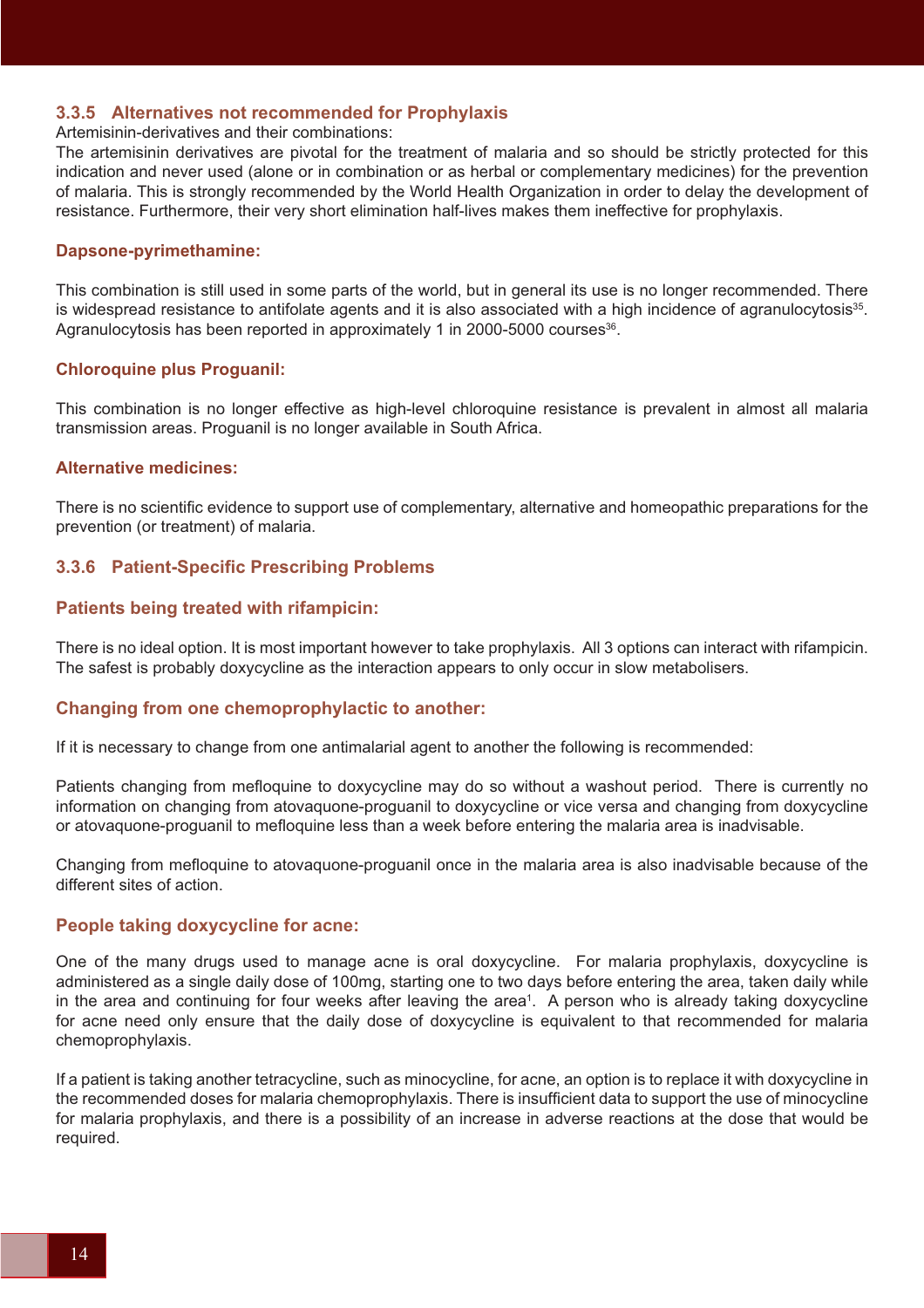## **People with epilepsy:**

Selecting a chemoprophylactic agent for an epileptic patient is problematic. Some of the agents have been reported to cause convulsions and others may interact with anti-epileptic medication. Epileptic patients must use non-drug measures diligently to protect themselves against mosquito bites. They must also be warned about the possible risks of taking chemoprophylactic agents and of contracting malaria to allow them to make an informed decision.

### Mefloquine:

Mefloquine is contraindicated for malaria prophylaxis in patients with a history of convulsions<sup>29</sup>. Several case reports of first-time seizures in patients taking mefloquine in prophylactic doses have been reported<sup>44,45.</sup>

There have also been reports of mefloquine reducing the half-life and lowering the blood levels of the anticonvulsant, sodium valproate.

### Doxycycline:

Doxycycline does not affect epilepsy, but may interact with some of the anti-convulsants. Carbamazepine, phenytoin and barbiturates may shorten the half-life of doxycycline by up to 50%, thus potentially compromising its therapeutic efficacy. The degree to which the levels are affected is not clear and an exact recommendation cannot be made because there is limited experience with an increased prophylactic dose. Increasing the doxycycline dose may also result in increased incidence of side-effects<sup>17,45,46</sup>.

In summary, epileptic patients not taking carbamazepine, phenytoin or barbiturates can safely use doxycycline as prophylaxis. Patients taking carbamazepine, phenytoin and/or barbiturates must be made aware of the fact that the normal dose of doxycycline may not provide adequate protection and increasing the dose may result in an increased risk of side-effects.

#### Atovaquone-proguanil:

The guidelines for malaria prevention in travellers from the United Kingdom recommends this combination as being suitable for people suffering from epilepsy who require malaria prophylaxis. <sup>64</sup>

Although there is currently insufficient published information on its use in epilepsy, epilepsy is not listed as a contraindication or precaution.

### **Recommendations:**

Doxycycline is an option for epileptics with the above proviso. Atovaquone-proguanil has also been used.

### **Prophylaxis during pregnancy:**

**Pregnant women should avoid travelling to malaria endemic areas**<sup>1</sup> . There is no prophylactic regimen that provides total protection against malaria, and malaria poses a significant risk to the health of both the mother and foetus. Malaria increases the risk of stillbirth, miscarriage, neonatal death and maternal death1. Pregnant women are also more likely to suffer from severe malaria than non-pregnant women. This is especially true of the *primigravidae*. The mechanism is unclear but may be related to cellular immune function suppression, the greatest risk being spontaneous abortion<sup>47</sup>.

If travel to a malaria area is unavoidable, both meticulous non-drug measures and chemoprophylaxis are essential.

### Mefloquine:

Although the manufacturers contraindicate the use of mefloquine in pregnancy, the World Health Organisation and others recommend that mefloquine may be considered for chemoprophylaxis in women in their second or third trimester of pregnancy when visiting high-risk chloroquine-resistant *P. falciparum* areas. Cumulative evidence from clinical trials and reports of inadvertent use of mefloquine during pregnancy do not suggest an association with adverse foetal outcomes<sup>17,28,45</sup>.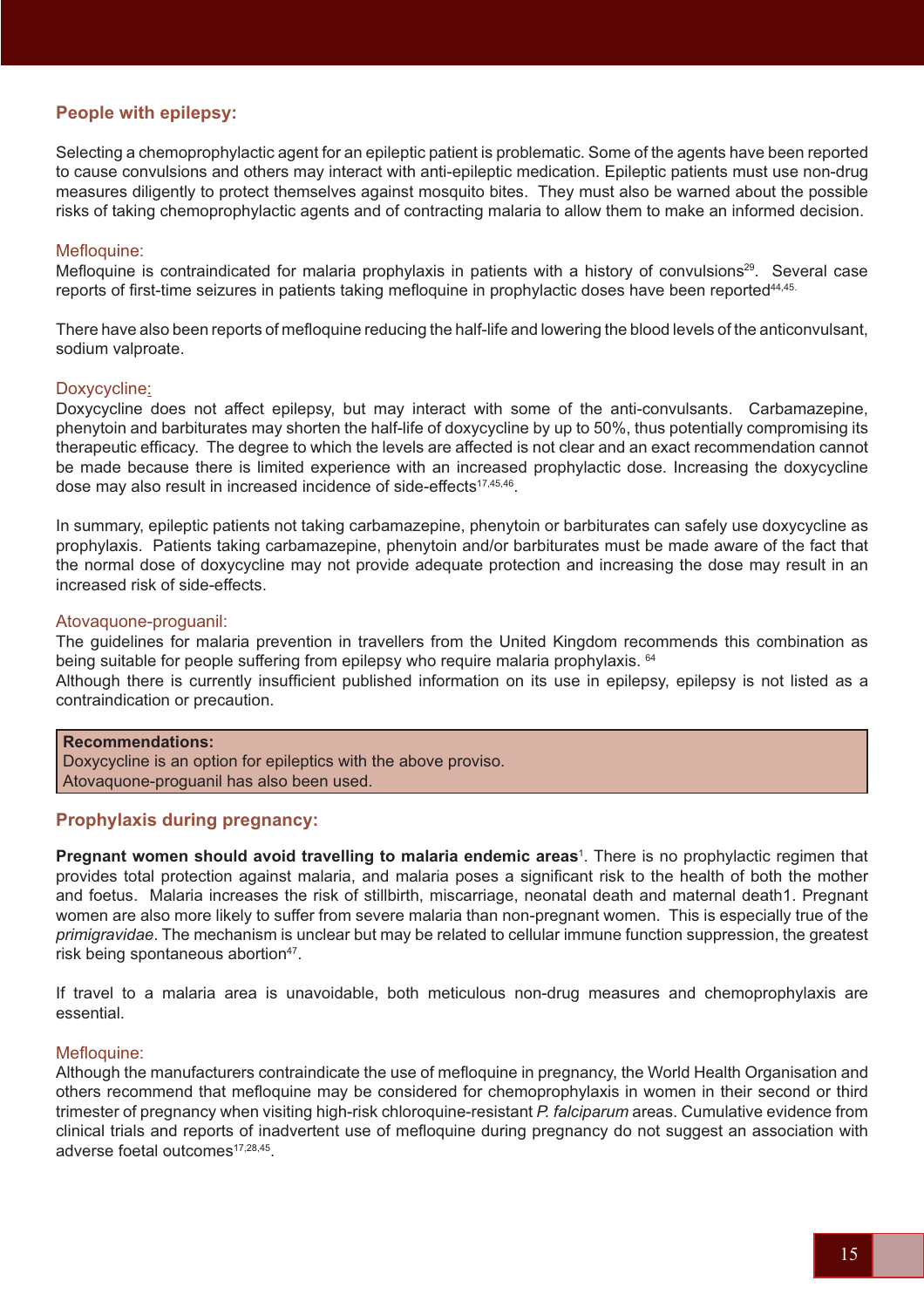The use of mefloquine in the second and third trimester has not been linked with increased congenital malformations<sup>26,45</sup>. Recent literature also suggests that the use of mefloquine may be considered for chemoprophylaxis in women during their first trimester of pregnancy when visiting very high-risk chloroquine-resistant *P. falciparum* areas<sup>23</sup>. Further studies are however needed due to concerns about a possible increase in the occurrence of spontaneous abortion after use in the first trimester $23$ .

#### Doxycycline:

Doxycycline is contraindicated during pregnancy. Tetracyclines are human teratogens and have been associated with inhibition of skeletal development, foetal bone growth and teeth dysplasia and discoloration<sup>45</sup>. Inadvertent exposure to doxycycline during pregnancy may not necessarily warrant therapeutic abortion<sup>47</sup>.

#### Atovaquone – proguanil:

The safety of atovaquone and proguanil hydrochloride when administered concurrently for use in human pregnancy has not been established and the potential risk is unknown.<sup>63</sup>

#### **Recommendations:**

If it is absolutely necessary for a pregnant person to enter a malarious area, mefloquine, depending on the stage of pregnancy and the risk of malaria in the specific area, is recommended. In all cases the use of very strict non-drug measures is advised. Pregnant women must be informed of the high risk to both themselves and their unborn baby, and told to seek medical attention immediately if any malaria symptoms occur.

#### **Breastfeeding mothers:**

Infants should not be taken to malarious areas, as they are at a significantly higher risk of developing severe malaria<sup>28</sup>. If it is absolutely necessary for them to enter a malarious area then breast-fed as well as bottlefed babies must receive the full recommended paediatric doses of appropriate antimalarials. The amount of antimalarial agent excreted into breast milk is insufficient to provide adequate protection against malaria in the infant45.

#### Mefloquine:

Mefloquine is contraindicated in breastfeeding mothers by the manufacturers<sup>29,49</sup>, but the WHO quidelines state that it is safe to use<sup>1</sup>. Approximately 4% of a single 250mg mefloquine dose has been shown to be recovered from the milk. Although these amounts are not considered harmful to the nursing infant, long-term effects of the drug via breast milk have not been studied<sup>48,50</sup>. The levels reached in the infant are insufficient to provide adequate protection against malaria48.

#### Doxycycline:

Doxycycline is excreted into breast milk in low concentrations and may have adverse effects on the breastfeeding infant<sup>48</sup>. However, the American Academy of Paediatrics considers tetracycline to be compatible with breast feeding48. The length of exposure to doxycycline in breast milk is a potential hazard to the infant.

#### Atovaquone – proguanil:

Safety has not been established and it is therefore not recommended.<sup>1,65</sup>

#### **Recommendations:**

The World Health Organization recommends mefloquine for breastfeeding mothers travelling to chloroquineresistant malarial areas<sup>1</sup>. In addition, breast-fed babies should receive the full recommended paediatric doses of the appropriate antimalarials.

### **People involved in activities requiring fine co-ordination and spatial discrimination:**

#### **Mefloquine**

Mefloquine can cause dizziness, disturbed sense of balance and neuropsychiatric reactions during and up to three weeks after its use. Caution must therefore be exercised when driving and operating machines while taking this drug<sup>29</sup>.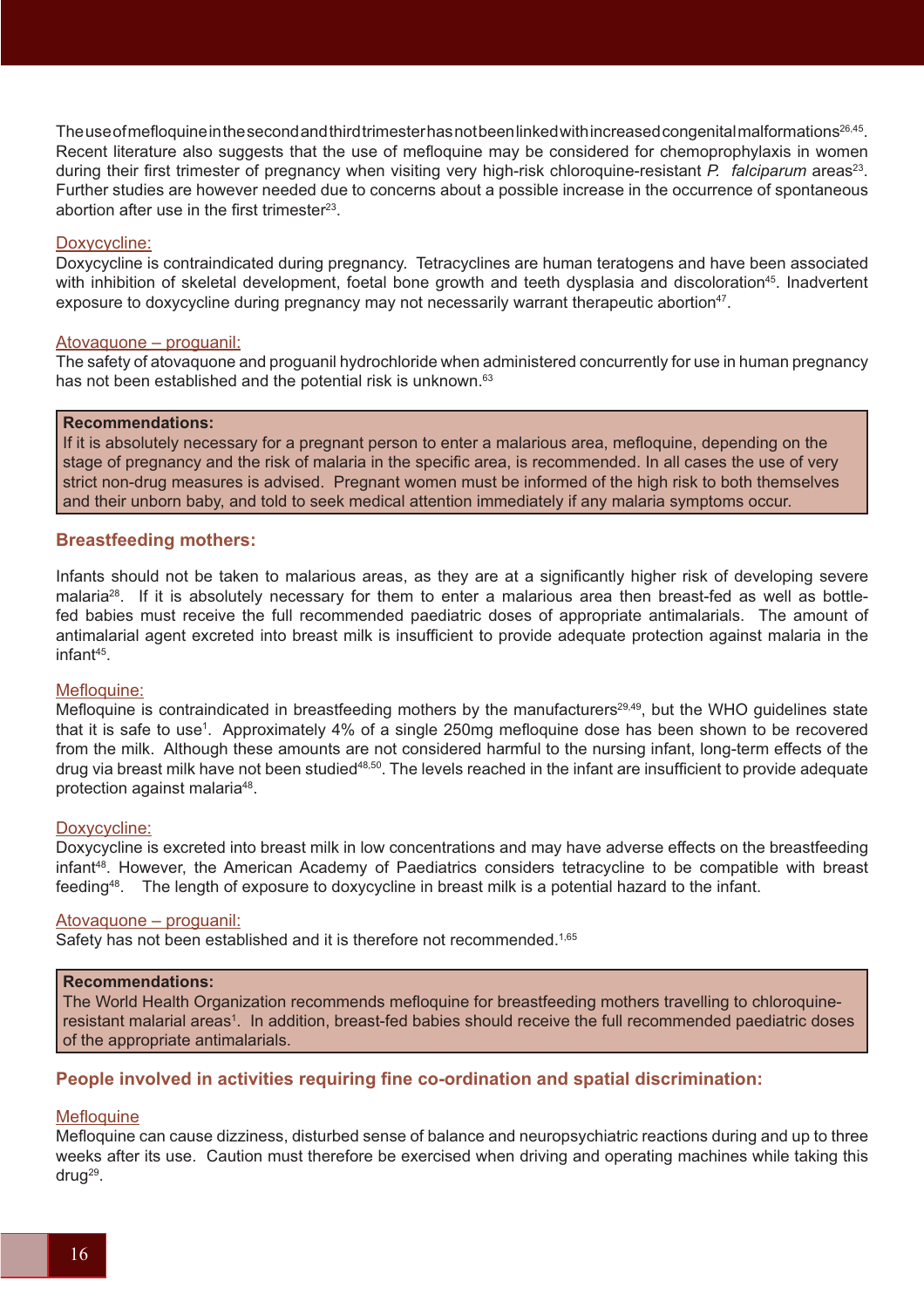The WHO recommends that piloting of aircraft and deep-sea diving should be avoided while taking mefloquine<sup>1</sup>. Although the latest studies do not seem to show significant effects of mefloquine on fine motor co-ordination, it seems prudent to exercise caution when used in persons operating machines, driving, deep-sea diving or flying*<sup>28</sup>*. (The drug may cause sleep disturbances, which in the long term, may affect co-ordination).

### Atovaquone-proguanil

Atovaquone has no adverse psychomotor effects on aircrew. 64 Based on the pharmacology of atovaquone and proguanil, a detrimental effect on driving and operating machinery is not expected.<sup>63</sup>

#### **Recommendation:**

Doxycycline or atovaquone - proguanil may be considered as prophylactic options.

## **People with psychiatric problems:**

Going on holiday and having a change of scenery may be particularly beneficial for the stressed and/or depressed individual. However, careful consideration must be paid to choosing appropriate prophylaxis for those with mental illness of any kind.

### Mefloquine:

Mefloquine has been reported to cause serious neuropsychiatric symptoms in approximately 1 in 10 000 users. Symptoms can develop as early as the first week of use and more than 75% of the adverse reactions are apparent by the third dose. In most cases, symptoms resolve within three weeks of stopping the drug, but there are reports of symptoms persisting for some months and even years in a very small number of cases<sup>51</sup>. Reported side effects include depression, anxiety, acute psychotic episodes, subtle mood changes, insomnia, strange dreams, and depersonalisation. Mefloquine is therefore contraindicated in individuals with a present or prior history of any central nervous system (CNS) disorder<sup>29</sup>.

#### Atovaquone – proguanil:

Although there is no specific information relating to the use of atovaquone – proguanil in individuals with a CNS disorder, the side effect profile does not indicate that there would be a problem.<sup>1,63</sup>

### Doxycycline:

Doxycycline may occasionally cause dizziness, headache, blurred vision and nausea, but psychiatric adverse effects are extremely rare.

#### **Recommendation:**

Doxycycline and atovaquone-proguanil are the safest options for patients with psychiatric symptoms who require malaria prophylaxis<sup>51,64</sup>

### **Malaria chemoprophylaxis in children:**

Children are at special risk as they can become seriously ill with malaria very rapidly. Babies and young children under the age of five years should not be taken into malaria areas unless it is absolutely essential. Children must be protected against mosquito bites at all times and mosquito nets must be used to cover bedding. It is advisable to keep babies under mosquito nets as much as possible between dusk and dawn<sup>28</sup>.

### Mefloquine:

Mefloquine can be used in children over 3 months of age or weighing over 5kg; the dose is based on the weight of the child<sup>29,45</sup>

### Doxycycline:

Doxycycline should not be used for prophylaxis in children under 8 years of age because of the risk of staining permanent teeth and inhibiting bone growth.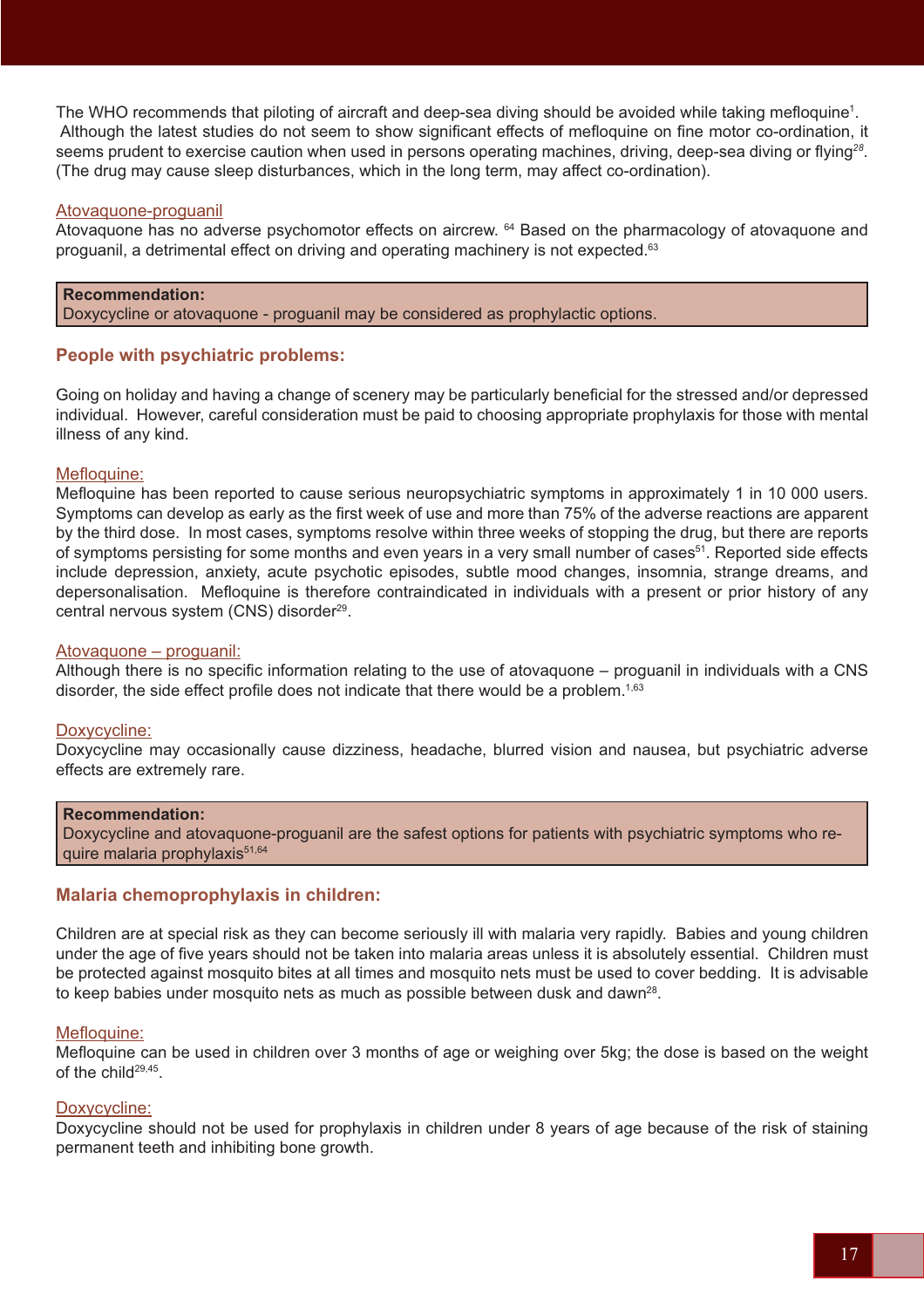#### Atovaquone-proguanil:

This combination is not recommended for children under 11kgs in weight due to lack of data.<sup>1</sup>

Antimalarial drugs must be kept out of reach of children, preferably stored in childproof containers. When a child develops a febrile illness either whilst in a malaria area or after having left the area, medical help must be sought immediately. The symptoms of malaria in children may not be typical and therefore malaria should always be suspected. In infants, malaria should even be suspected in non-febrile illness<sup>28</sup>.

#### **People already on chloroquine therapy:**

#### **Mefloquine**

Mefloquine should not be taken concurrently with chloroquine because of the danger of toxic cardiac or CNS reactions<sup>52</sup>.

#### **Doxycycline**

Doxycycline is an option for these patients entering chloroquine-resistant areas.

#### Atovaquone-proguanil:

There is no documented interaction between atovaquone and chloroquine, and although proguanil and chloroquine can increase the incidence of mouth ulcers, they were previously used together. There is therefore no reason why atovaquone-proguanil cannot be used in patients already on chloroquine therapy.

#### **Long-term chemotherapy for people traveling for extended periods**

As with all recommendations, the advice for travellers requiring long-term chemoprophylaxis must be individualised according to their specific circumstances. The risk of contracting malaria is roughly proportional to the length of stay in a malaria area. The longer the stay therefore, the more important it is to use a highly effective chemoprophylactic regimen.<sup>64</sup>

The restriction on long-term use of any of the regimens is based on lack of data rather than by any evidence of new toxicity problems from long-term use.<sup>64</sup>

Most adverse events from the use of antimalarials tend to occur shortly after the first few doses, and the incidence of late-onset events is very low. <sup>64</sup>

#### **Mefloquine**

The Centre for Disease Control (CDC), Atlanta, USA has recommended that mefloquine can be used for long-term malaria chemoprophylaxis<sup>53</sup>. The Advisory Committee on Malaria Prevention (ACMP) for UK travellers, considers that, in the absence of problems in the short term, mefloquine can be used for up to 3 years<sup>64</sup>. Long-term use of mefloquine does not appear to be related to increased side effects.

#### **Doxycycline**

Experience with doxycycline use for periods exceeding six months is limited<sup>1,17,23</sup>, but evidence suggests that it may be used safely for periods of up to 2 years. There is no evidence of harm in long-term use. <sup>65</sup> It should however ideally be used by individuals who will be exposed to malaria for short periods of time<sup>53</sup>.

#### Atovaquone-proguanil:

Although both components have been used individually on a long-term basis, there is limited data concerning long-term use of atovaquone-proguanil<sup>65</sup>. In South Africa, this combination is registered without a restriction on the length of the course.  $63$ 

People who have grown up in an endemic malaria area and who may have developed immunity, will lose this immunity within a year or so of being out of the malaria area<sup>52</sup>. These individuals must take the necessary precautions when re-entering or visiting a malaria area.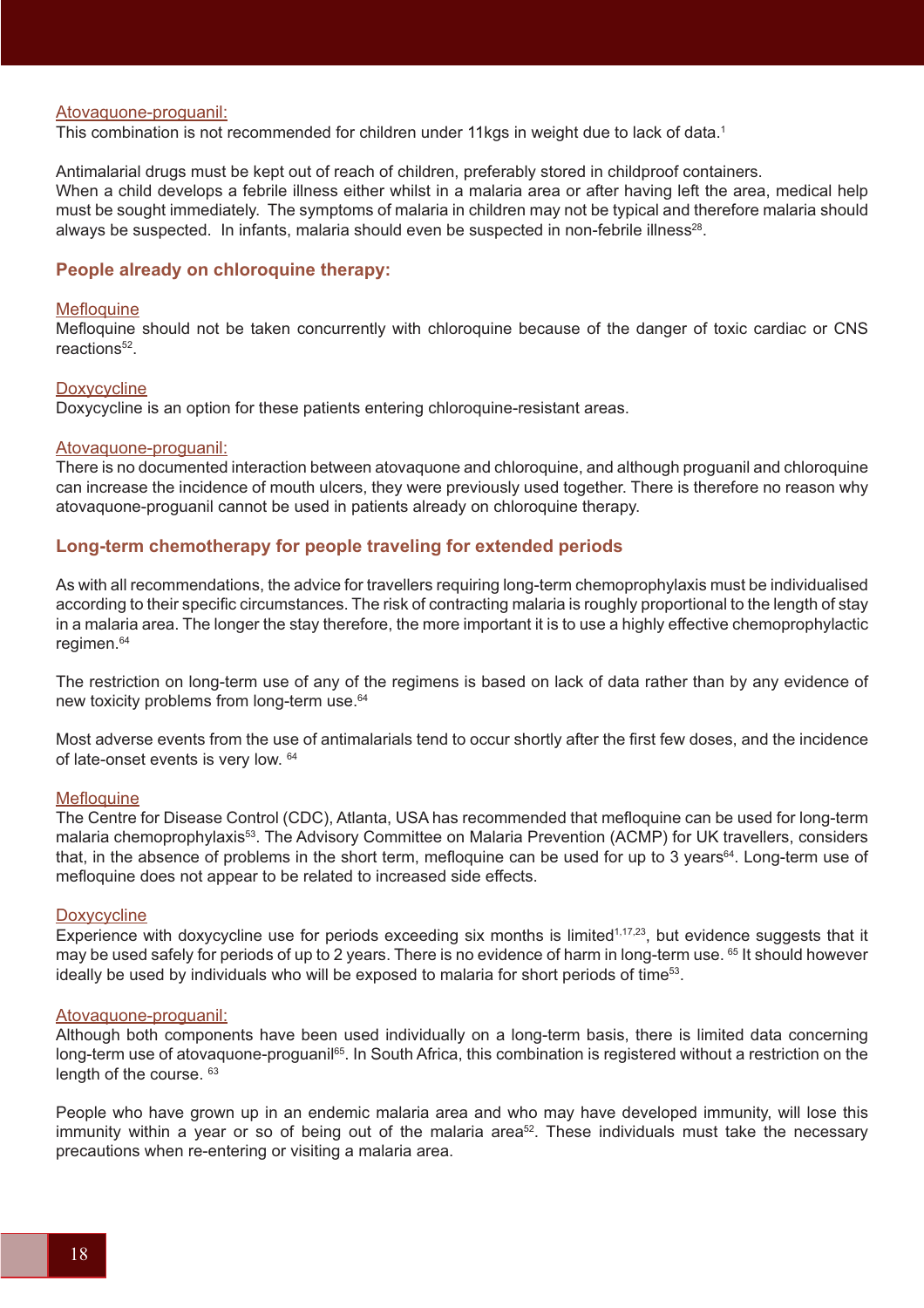## **Patients on anticoagulant therapy**

**Patients on anticoagulant therapy should avoid traveling to malaria areas where chemoprophylaxis is indicated**. Malaria chemoprophylaxis is very difficult in these patients, especially as monitoring of International Normalised Ratio (INR) is particularly challenging when traveling in malaria endemic areas. Both bleeding and clotting, which can occur when trying to regulate the INR, can be very dangerous. Thus, the use of strict non-drug measures in those traveling to low risk malaria areas should be vigorously encouraged and visits during the high risk malaria season or high risk malaria areas actively discouraged. If travel to those areas is essential, patients should be fully informed both of the potentially life threatening risks of malaria and of potential of chemoprophylaxis to interfere with their anticoagulation, which may increase their risk of bleeding or clotting. Mefloquine is the only chemoprophylaxis option that can be considered in these patient, as both doxycycline and atovaquone-proguanil may potentiate the effect of oral anticoagulants. However, there is insufficient data on the safety of mefloquine in these patients so this prophylaxis should be started 3-4 weeks before travel to monitor INR closely for the possibility of an interaction.

### **The immuno-compromised patient**

Immuno-compromised patients (e.g. HIV-positive patients, those on long-term steroids, those who have had a splenectomy, and patients receiving chemotherapy) and their doctors should weigh up the risks very carefully before entering a malaria area. Factors such as the degree of immunosuppression, malaria risk in the area being visited and availability of medical resources in the area should be taken into account.

Recent studies have shown that HIV-infected patients have a higher prevalence of parasitaemia and are more likely to get severe malaria. Additionally, acute malaria may increase HIV viraemia. These studies were done in endemic areas among HIV-positive patients who were not taking antiretrovirals (ARV). The relevance of this in HIV-infected travellers taking ARVs is not known.<sup>68</sup>

If immunocompromised patients cannot avoid travel to malaria areas, the most effective chemoprophylaxis should be used and extremely strict non-drug measures should be followed. Drug interactions with concurrent medication should also be carefully considered (especially in patients taking immunosuppressants after organ transplants).

### **Travellers on Antiretroviral therapy**

Although patients on ARV may no longer be at high risk of contracting other diseases as before, there is a potential for interactions between their ARVs and other medications required, such as vaccines and malaria chemoprophylaxis.

There is a paucity of current data on potential interactions between antimalarials and antiretrovirals, but practical experience has not indicated a high risk of toxicity or serious adverse events when combining these two categories. The major concern regards the protease inhibitors, as they are inhibitors of the cytochrome P450 enzyme system. This may affect mefloquine or atovaquone (although it has not been seen clinically) but, as doxycycline is not metabolised by the liver, it is not affected.<sup>68</sup>

Efavirenz, nevirapine and the protease inhibitors theoretically may reduce the level of mefloquine but this has not been shown to be clinically significant.<sup>68.69.70</sup> The protease inhibitors theoretically may also reduce atovaquone levels, and indinavir levels may be reduced by atovaquone-proguanil.

Zidovudine levels may be increased by atovaquone-proguanil.

There are no known interactions with lamivudine, stavudine or didanosine and the recommended antimalarials.

*In vitro* studies have shown that protease inhibitors (PIs) inhibit the growth of *P. falciparum*. 68

Currently, doxycycline is the recommended option for malaria prophylaxis in HIV-infected travellers on ARVs, as there are no known drug interactions with any of the ARV regimens*<sup>68</sup>*. Atovaquone-proguanil is currently not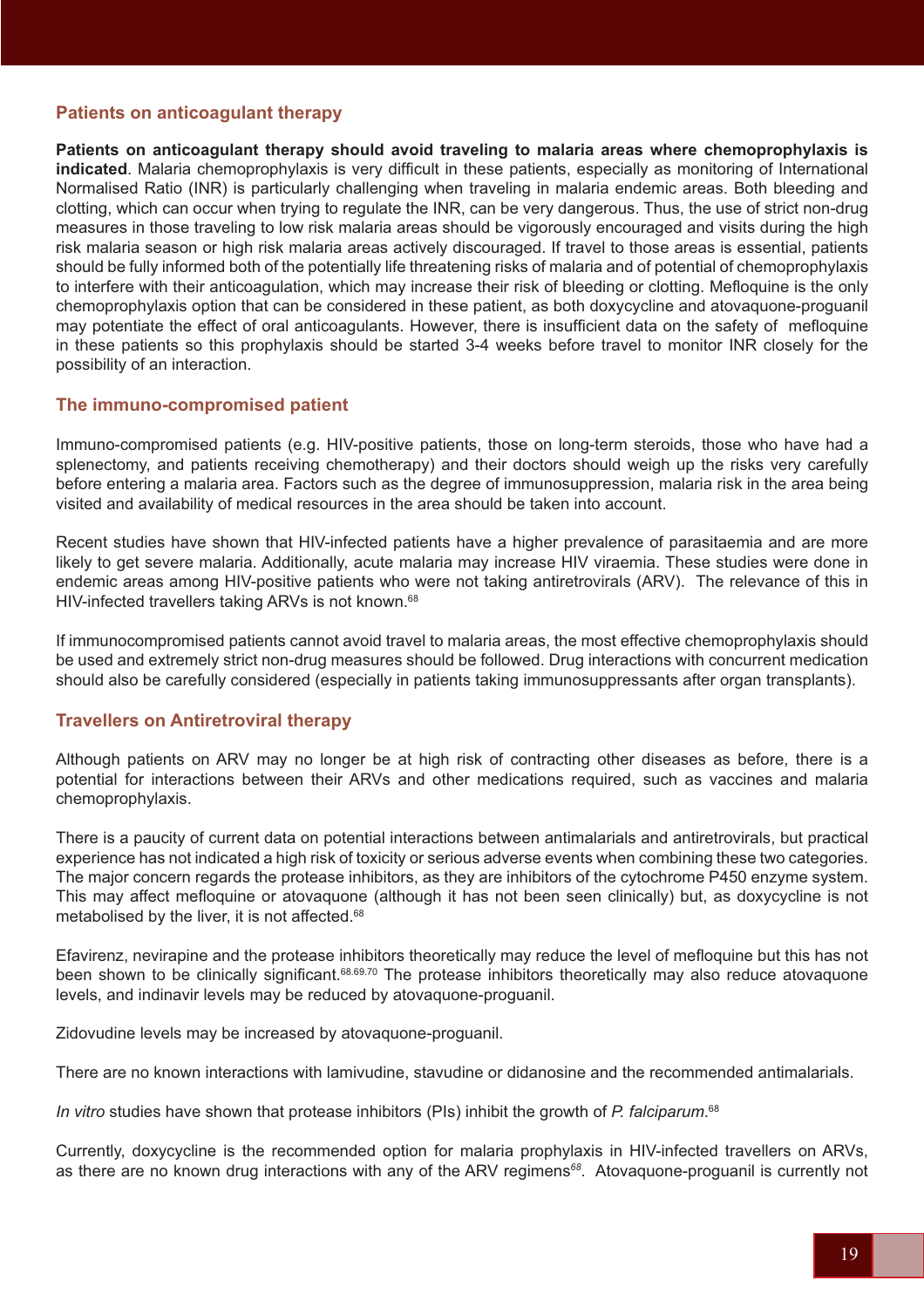recommended as first-line because of limited documentation regarding drug interactions and there is a potential for reduced levels of mefloquine in patients on certain ARVs.

Any malaria prophylaxis with a potential for an interaction with the traveller's ARVs, must be started several weeks prior to departure, in order to permit measurement of plasma levels.<sup>68</sup>

# **3.3.7 Partial Immunity (Semi-Immunity)**

Individuals who have been repeatedly infected with malaria ("semi-immunes") may develop partial immunity and tolerance to the infection. This state occurs among residents of tropical countries where high levels of malaria transmission are present all year round. These persons may lose this immunity after leaving the malaria endemic area for a period of time and may be at risk for malaria disease on re-exposure. The exact length of time that it takes to lose this partial immunity has not yet been determined. However, due to low intensity seasonal malaria transmission, "partial immunity" will not develop in persons living within malaria areas of South Africa.

## **3.3.8 Stand-by emergency treatment**

Where medical attention is not available within 24 hours of the onset of malaria symptoms, provision should be made for emergency treatment. This situation may affect travellers to remote areas. Although travellers often perform these tests inaccurately, the use of rapid diagnostic tests to confirm malaria can be considered in these situations. It is recommended that the traveller, prior to departure should perform a trial test under supervision, as experience has shown that the test is frequently incorrectly performed.

Self-treatment is an interim measure and may be life saving, but medical attention remains urgent and essential. The choice of medication for self-treatment of malaria is a difficult one. The medication needs to be both safe and effective.

In patients with uncomplicated *falciparum* malaria, artemether-lumefantrine would be a reasonable choice for stand-by treatment. This should be taken with a fatty meal (e.g. milk) to ensure adequate absorption.

Prophylaxis should be restarted seven days after treatment has been completed<sup>1</sup>, if the person is still in the malaria risk area.

## 3.4 Ensuring early diagnosis

Malaria should be suspected in any person presenting with any of the symptoms described below, who has a history of travel to, or is resident in a malaria transmission area, irrespective of the time of year or whether or not they have taken chemoprophylaxis.

The majority of deaths and cases of complicated malaria result from delayed diagnosis and/or inappropriate treatment. The most important element in the diagnosis of malaria is to have a high index of suspicion. The diagnosis of malaria should immediately be considered in any patient with fever who has travelled to, or lives in, a malaria area, even if chemoprophylaxis has been taken.

Confirmation of malaria as a cause of illness is made by the examination of blood for parasites, either by blood smear or a rapid malaria test. A negative blood test or rapid malaria test does not exclude the presence of malaria, repeat tests should be made until a diagnosis is confirmed or symptoms resolve. In patients with severe illness in whom the diagnosis cannot be confirmed, treatment for malaria should be given after a malaria smear is made.

In recent years a number of new techniques based on the "dipstick" format, have become available for the diagnosis of malaria. The methods are based on the detection of plasmodial histidine rich protein-2 (HRP-2) or parasite-specific lactate dehydrogenase (pLDH) that is present in *P. falciparum* infections. Some of these "dipstick" methods have been extended to include screening for other species of malaria but are less sensitive.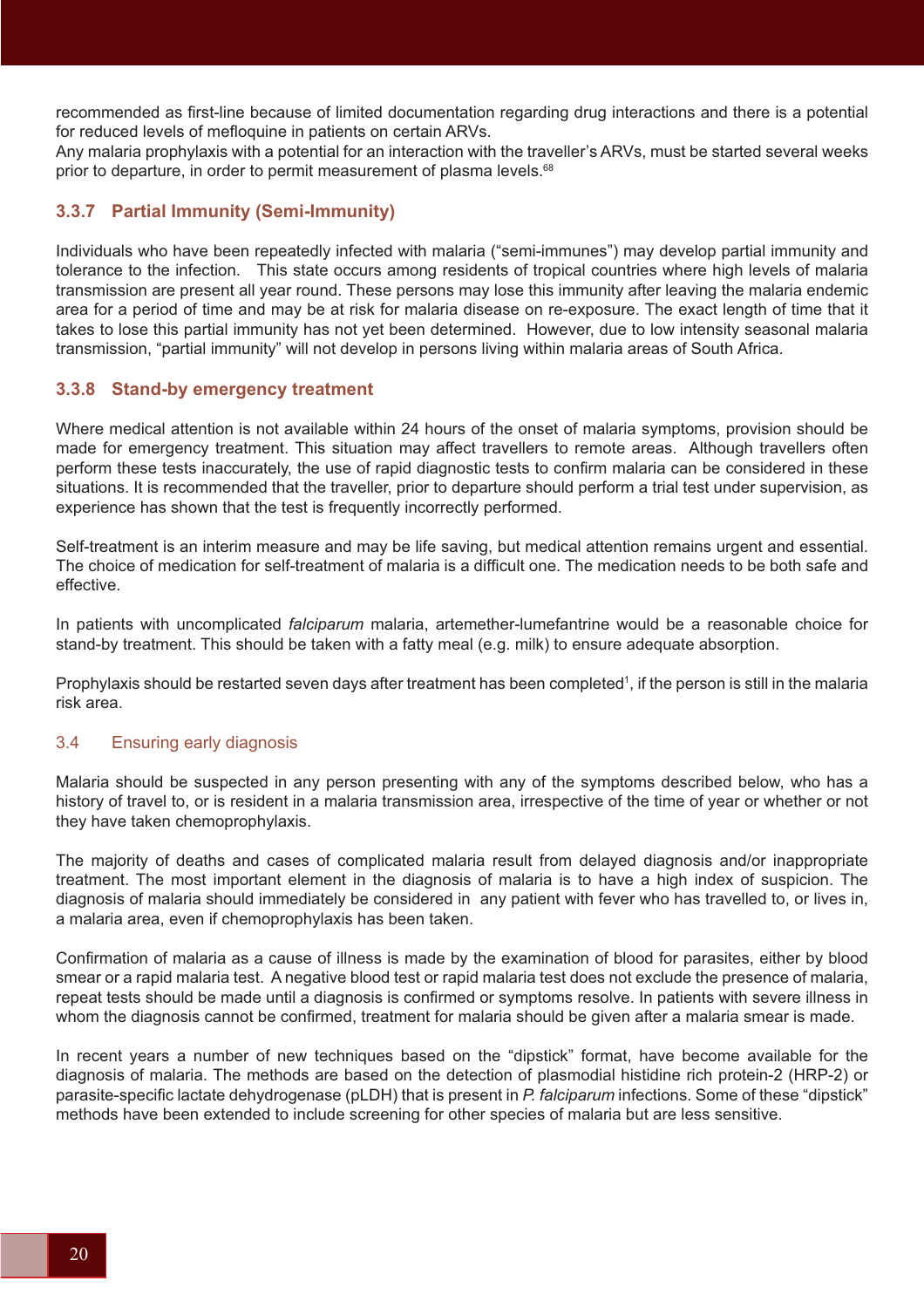The advantages of rapid tests are that they:

- are highly sensitive
- give rapid results
- are relatively simple to use in a primary health setting

These tests do however have some limitations:

- They cannot be used to determine severity of infection, as they do not measure parasite load.
- They cannot be used following a recent malaria infection or to monitor progress of treatment or to confirm eradication of parasites, as they may stay positive for some time after successful treatment.
- They must be performed according to instructions and read at the correct time.

## **3.4.1 Signs and Symptoms of Malaria**

Symptoms of malaria infections commonly develop 10 – 14 days after an infective mosquito bite, as they only develop once the parasites infect the red blood cells. This period may however be prolonged especially if prophylactic medicines (or certain antibiotics) have been taken.

The symptoms of malaria may initially resemble a non-specific flu-like illness with one or more of the following:

- Fever-(although common, fever may be absent in some cases)
- **Rigors**
- Headache
- **Sweating**
- **Fatigue**
- Myalgia (back and limbs)
- Abdominal pain
- **Diarrhoea**
- Loss of appetite
- Nausea and vomiting
- **Cough**

In young children, malaria may present with fever, lethargy, poor feeding and vomiting.

The presentation of *P. falciparum* malaria is very variable and may mimic many other diseases including influenza, hepatitis, meningitis, septicaemia, viral haemorrhagic fever, trypanosomiasis, HIV seroconversion illness and urinary tract infection.

Non-immune patients with uncomplicated malaria are prone to the development of severe *P. falciparum* malaria. Life threatening complications can develop rapidly in these patients. Pregnant women, young children, and persons who have undergone a splenectomy or who are immune compromised and debilitated individuals are high-risk groups for the development of severe and complicated malaria.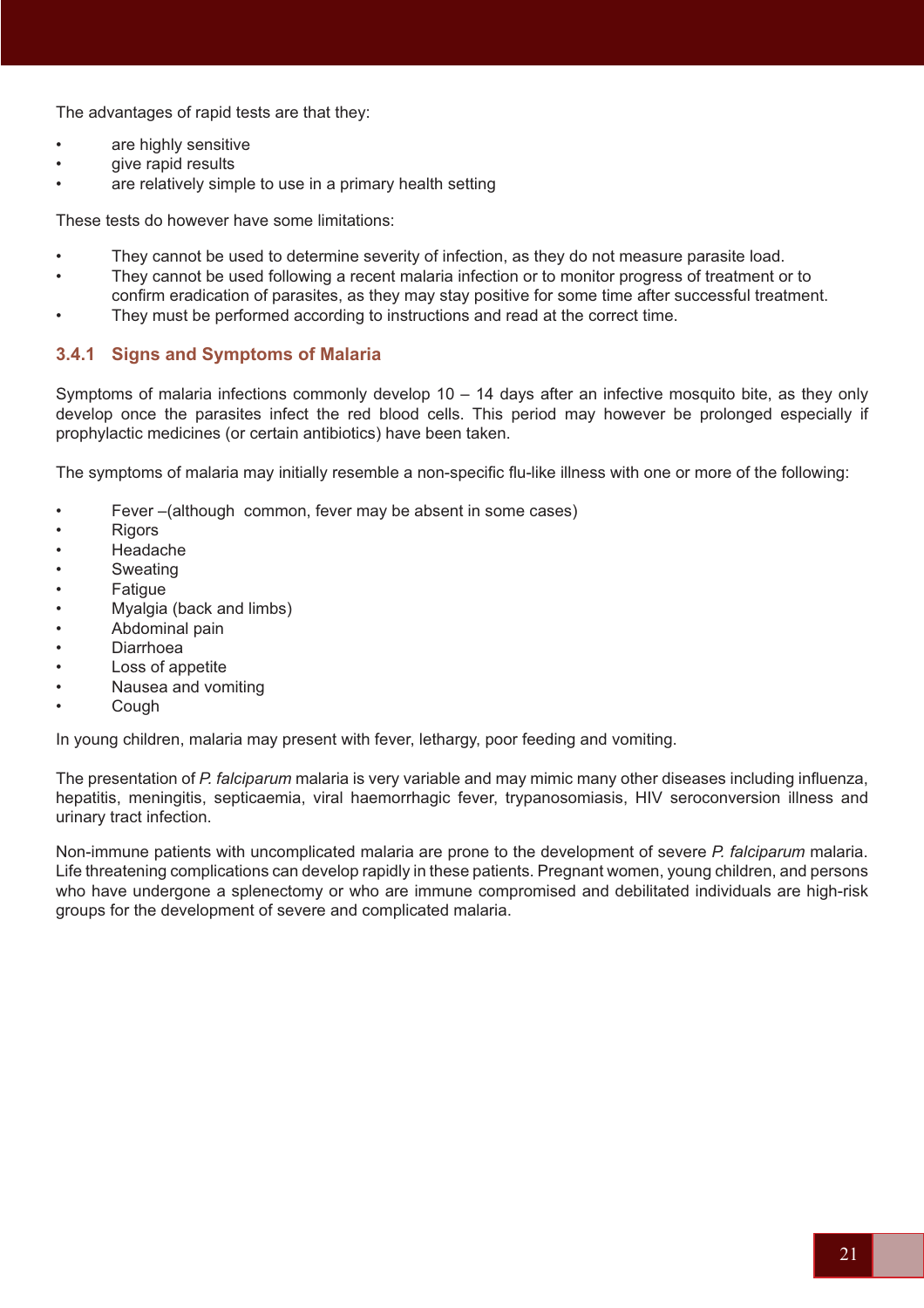# **4. SUMMARY**

### **A**wareness – Be aware of malaria risk

| Location         | <b>Cities</b>                               | – less risk   |
|------------------|---------------------------------------------|---------------|
|                  | Camping near river                          | - high risk   |
| Accommodation    | Air conditioned hotels                      | - low risk    |
|                  | Huts or tents                               | - higher risk |
| Time of the year | Transmission is less during dry cold months |               |
| Time of the day  | Malaria carrying mosquitoes bite at night   |               |
| Length of stay   | The longer the stay, the higher the risk    |               |

### **B**ites – Avoid mosquito bites. Measures taken should include:

- Remain indoors between dusk and dawn
- Wear long sleeved clothing, long trousers (preferably light coloured) and socks
- Apply an insect repellent containing DEET to exposed skin, repeat as recommended on the container label. Avoid eyelids, lips, sun burnt or damaged skin, do not spray on the face and do not overdose young children.
- Protect doors and windows with screens, but if not available, windows and doors should be closed at night.
- Use overhead fans or air conditioners, which are effective in hindering mosquitoes from landing.
- Sleep in an insecticide sprayed house.
- Sleep under a mosquito net (preferably impregnated with an insecticide registered for this purpose, e.g. a pyrethroid), with the edges tucked in. Ensure that the net is not torn and that there are no mosquitoes inside.
- Spray inside the house with an aerosol insecticide (for flying insects) at dusk, especially the bedrooms, after closing the windows.
- Use mosquito mats, impregnated with an insecticide (heated electrically or by a non-electric lamp), or burn mosquito coils in living and sleeping areas during the night.
- Treat clothes with an insecticide registered for this purpose, e.g. a pyrethroid.

## **C**hemoprophylaxis – take appropriate chemoprophylaxis. Compliance is most important.

One of the following regimens is currently recommended for use in South Africa:

- Mefloquine. (Weekly). Start at least one week before entering a malaria area, take weekly while there and for FOUR weeks after leaving the malaria area<sup>1</sup>.
- Doxycycline. (Daily). Start one to two days before entering a malaria area, take daily while there and for FOUR weeks after leaving the malaria area<sup>1</sup>.
- Atovaquone proguanil. (Daily). Start one to two days before entering malaria area, take daily while there and for SEVEN days after leaving the area.<sup>63</sup>

Choice of regimen depends on patient factors.

- Age and weight
- Pregnant or breastfeeding
- Other medical conditions such as porphyria, epilepsy, depression
- Concomitant medication
- Activities, such as scuba diving or flying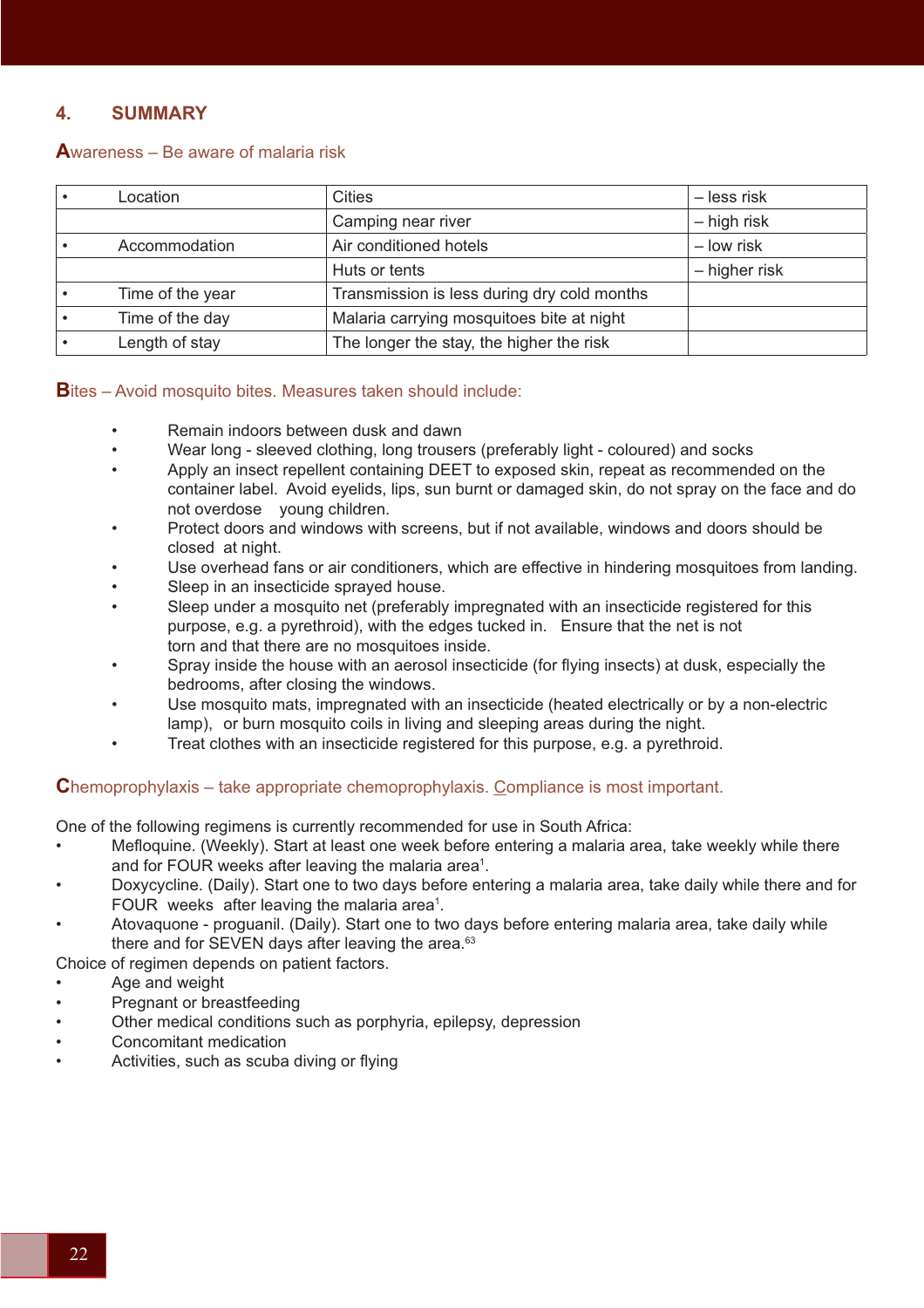### **Diagnosis – early diagnosis is critical to survival**

Symptoms of malaria infections commonly develop 10 – 14 days after an infective mosquito bite but this period may be prolonged especially if prophylactic drugs have been taken.

Fever is very common, but may be absent in some cases. In addition some of the following symptoms may present; rigors, headache, sweating, tiredness, myalgia (back and limbs), abdominal pain, diarrhoea, loss of appetite, nausea and vomiting, and cough. "Flu-like" symptoms are particularly common presenting symptoms of malaria.

### **E**ffective treatment

Malaria must be treated as a medical emergency. The sooner effective treatment is started, the better the prognosis.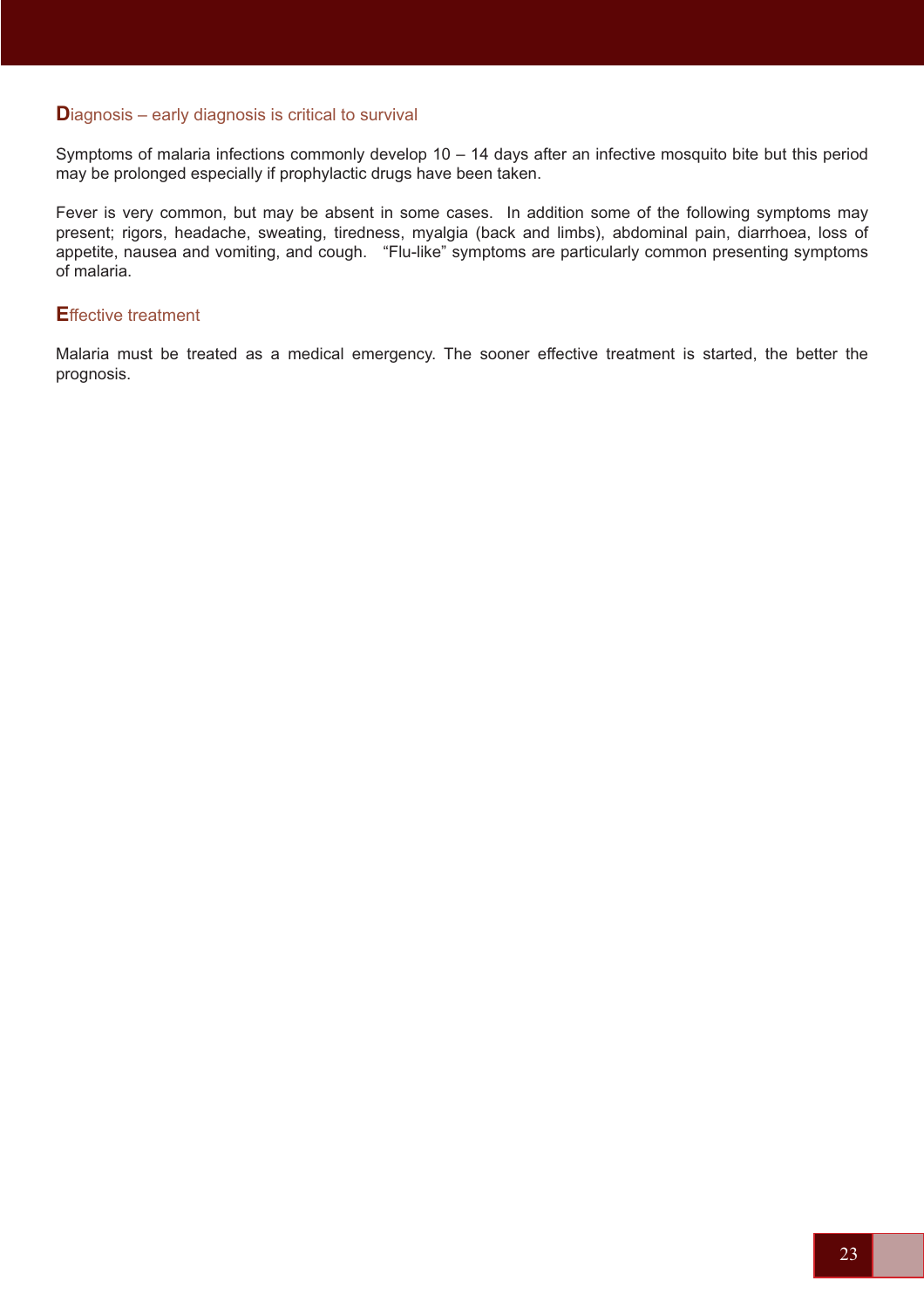# **5. MALARIA INFORMATION SHEET**

Malaria is one of the most serious tropical diseases and can be fatal if not diagnosed and treated at an early stage.

### Prevention is better than cure!

- $\Box$  Going somewhere? Find out whether there is a risk of getting malaria there. The risk is lower during the cold and dry seasons.
- $\Box$  Take precautionary measures to prevent mosquito bites in all risk areas.
- If recommended, take appropriate medication as directed.
- □ There is no prophylaxis that is 100% effective, but the correct medicine will reduce your risk of severe illness.
- $\Box$  Seek immediate medical attention if you have any "flu-like" symptoms for up to 6 months after leaving a malaria area.

#### Measures to avoid mosquito bites

- $\Box$  Allow your house to be sprayed if living in a malaria risk area.
- $\Box$  If possible, remain indoors between dusk and dawn (mosquitoes carrying malaria bite at night).
- D Wear long-sleeved clothing, long trousers and socks when going out at night.
- $\Box$  Apply an insect repellent containing DEET to exposed skin at night.
- □ Sleep under a mosquito-proof bed-net, preferably one that has been treated with an approved insecticide.
- □ Spray inside with an insecticide spray, after closing windows and doors.

### Take your medicines correctly

- $\Box$  Take only the medicines that have been proven to be effective for preventing malaria (mefloquine, doxycycline or atovaquone-proguanil) as recommended by a health professional.
- $\Box$  Start before entering the malaria risk area.
- $\Box$  Take the medicine at the same time every day (or week, for weekly medication) with plenty of water, after a meal.
- $\Box$  Continue while in the malaria area and for 4 weeks after leaving the area (unless you are taking atovaquone-proguanil, in which case, take it for 7 days after leaving the area).

### Early symptoms of malaria.

- □ Fever
- □ Headache
- Chills
- □ Muscular pain

Seek medical attention if you have any of the above symptoms.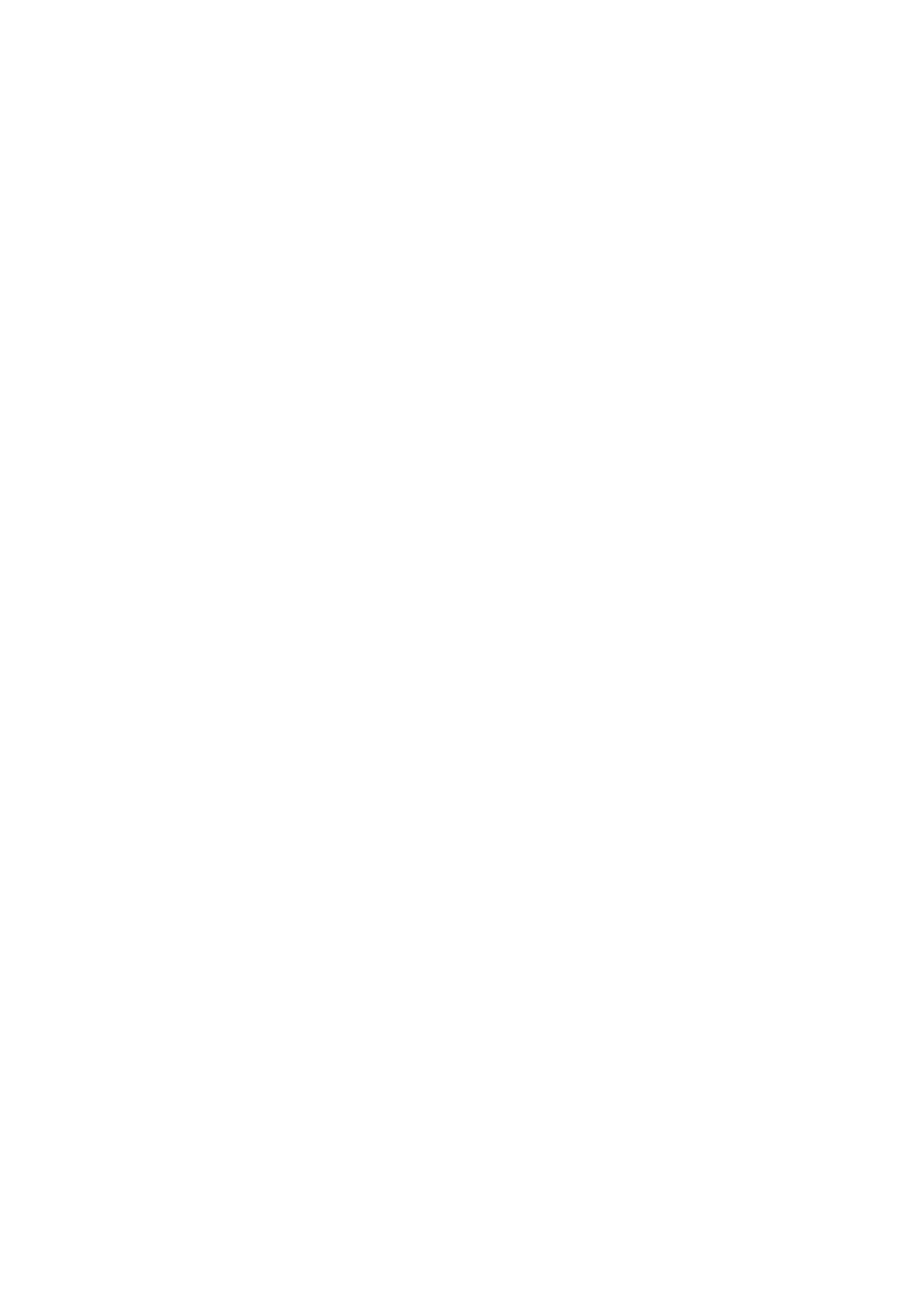# **6. TABLES**

# TABLE 1: DRUG CHOICE ACCORDING TO PATIENT FACTORS

| <b>Patient factor</b>                                                                                                                                                                | Mefloquine                                                                                                                        | Doxycycline                                                                                                                      | Atovaquone-proguanil                                                                                                            |
|--------------------------------------------------------------------------------------------------------------------------------------------------------------------------------------|-----------------------------------------------------------------------------------------------------------------------------------|----------------------------------------------------------------------------------------------------------------------------------|---------------------------------------------------------------------------------------------------------------------------------|
| Pregnancy - Avoid<br>travelling to a malaria area                                                                                                                                    | Avoid during first trimester. Can be used<br>from 4th month (see page 15)                                                         | Contraindicated.                                                                                                                 | Contraindicated, 63,64                                                                                                          |
| Women of child-bearing<br>potential or on oral<br>contraceptives                                                                                                                     | Use reliable contraception during and for 3<br>months after taking last dose. Will not<br>compromise contraceptive efficacy.      | Avoid pregnancy during and for one<br>week <sup>1</sup> after taking last dose. May<br>interact with oral contraceptive          | Will not compromise<br>contraceptive efficacy                                                                                   |
| Breastfeeding - Baby must<br>be given its own prophylaxis                                                                                                                            | Insufficient data, but WHO states that it is<br>safe to use <sup>1</sup>                                                          | Avoid use.                                                                                                                       | Avoid use <sup>63.64</sup>                                                                                                      |
| Young children - Avoid taking<br>children under the age of 5<br>years to a high risk area                                                                                            | Can be used in children over 3 months old<br>or > 5 Kg. Generally well tolerated by<br>children.                                  | Use only in children > 8 years of age.                                                                                           | Paediatric tablets can be<br>given to children weighing<br>more than 11kgs. 63,64                                               |
| Epilepsy                                                                                                                                                                             | Contraindicated. May also interact with<br>valproic acid                                                                          | May interact with anticonvulsants,<br>reducing the half-life of<br>doxycycline & possibly resulting in<br>prophylaxis<br>failure | Can be used 64                                                                                                                  |
| Psychiatric conditions                                                                                                                                                               | Contraindicated, even if there is only a his-<br>tory of depression.                                                              | Can be used                                                                                                                      | Can be used <sup>64.73</sup>                                                                                                    |
| Psoriasis                                                                                                                                                                            | No documented problems- can be used.                                                                                              | Can be used                                                                                                                      | No documented problems-<br>can be used                                                                                          |
| Porphyria                                                                                                                                                                            | Appears to be well tolerated <sup>74</sup>                                                                                        | Avoid use                                                                                                                        | Likely to be safe <sup>74</sup>                                                                                                 |
| 'Sulfa' Allergy                                                                                                                                                                      | Contains no 'sulfa' moiety- safe to use.                                                                                          | Contains no 'sulfa' moiety- safe to use                                                                                          | Contains no 'sulfa'<br>moiety- safe to use                                                                                      |
| Renal impairment                                                                                                                                                                     | Use with caution- lack of safety data                                                                                             | Safe to use                                                                                                                      | Contraindicated in<br>severe renal failure<br>(creatinine<br>clearance< 30ml/min) 63                                            |
| Hepatic impairment                                                                                                                                                                   | Contraindicated in severe impairment                                                                                              | Administer with caution to hepatically<br>impaired patients or those receiving<br>hepatotoxic drugs.                             | Safe to use in mild to<br>moderate hepatic<br>impairment, but no data on<br>use in severe hepatic im-<br>pairment <sup>63</sup> |
| Individuals requiring fine mo-<br>tor co-ordination and spatial<br>discrimination e.g. pilots                                                                                        | Do not use                                                                                                                        | Safe to use                                                                                                                      | Safe to use <sup>63,64</sup>                                                                                                    |
| Myasthenia gravis                                                                                                                                                                    | Insufficient data - stop therapy if muscle<br>weakness occurs.                                                                    | May aggravate symptoms of<br>myasthenia gravis.                                                                                  | No data available.                                                                                                              |
| Persons requiring long-term<br>therapy                                                                                                                                               | Can be used for up to 3 years <sup>64</sup>                                                                                       | Experience of use for more than 4 - 6<br>months is limited.                                                                      | Its use is limited in the UK<br>to 28 days <sup>64</sup> , but no restric-<br>tion in South Africa <sup>63</sup>                |
| Persons on oral<br>anticoagulants<br><b>Caution: Changes in INR</b><br>can be very dangerous,<br>resulting in bleeding or clot-<br>ting. Preferably avoid high<br>risk malaria areas | Insufficient data - monitor INR. Start<br>therapy in advance to monitor possibility of<br>interaction.                            | May potentiate anticoagulant effect.<br>Monitor INR.                                                                             | Proguanil may potentiate<br>the effect of oral anticoagu-<br>lants. Monitor INR <sup>57</sup>                                   |
| G6PD deficiency                                                                                                                                                                      | No problems documented - safe to use.                                                                                             | Safe to use.                                                                                                                     | Safe to use <sup>72</sup>                                                                                                       |
| <b>Diabetes</b>                                                                                                                                                                      | Insufficient data - monitor blood glu-<br>cose levels                                                                             | May increase hypoglycaemic<br>effect of insulins - monitor blood<br>glucose levels.                                              | No known problems.<br>Monitor blood glucose<br>levels                                                                           |
| Cardiotoxicity and use in<br>combination with cardiac<br>drugs.                                                                                                                      | May cause conduction abnormalities.<br>Use with caution in people taking<br>beta-blockers, calcium antagonists,<br>and quinidine. | Safe to use                                                                                                                      | Safe to use <sup>67</sup>                                                                                                       |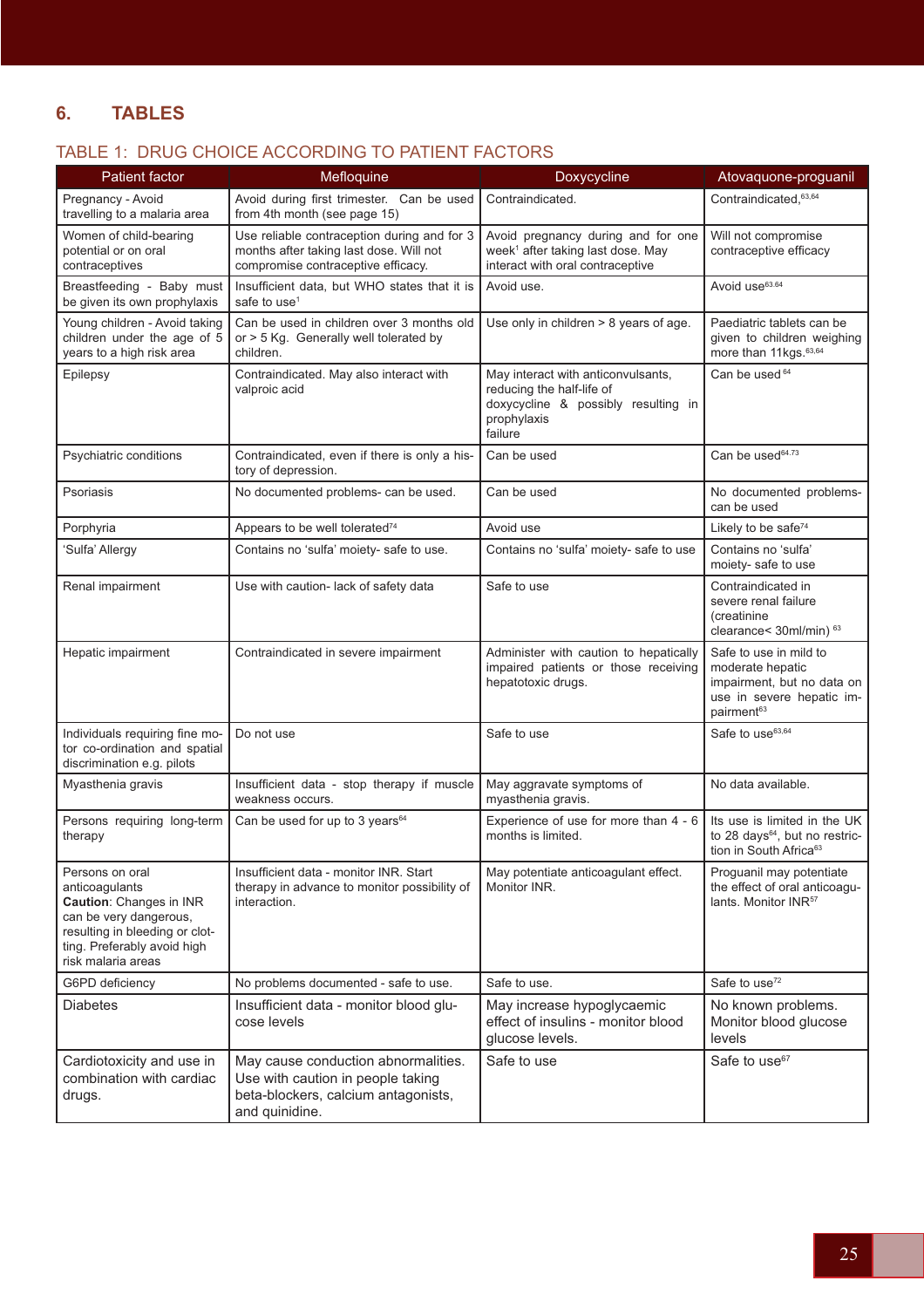# TABLE 2: INTERACTIONS BETWEEN MALARIA CHEMOPROPHYLAXIS AND OTHER DRUG TREATMENT

| Antimalarial       | Other drug                                                                      | Comment                                                                                                                                                                                                                                                                                                                                                                                                                                                                                                                                                                                                                                                                                                                                        |
|--------------------|---------------------------------------------------------------------------------|------------------------------------------------------------------------------------------------------------------------------------------------------------------------------------------------------------------------------------------------------------------------------------------------------------------------------------------------------------------------------------------------------------------------------------------------------------------------------------------------------------------------------------------------------------------------------------------------------------------------------------------------------------------------------------------------------------------------------------------------|
| <b>Mefloquine</b>  | Amiodarone                                                                      | Both increase QT interval. Increased risk of torsade des pointes <sup>57</sup> .                                                                                                                                                                                                                                                                                                                                                                                                                                                                                                                                                                                                                                                               |
|                    | Antipsychotics e.g. phenothiazines,<br>pimozide                                 | Increased risk of ventricular arrhythmias <sup>57</sup> . Mefloquine should not be used<br>in patients with a history of a psychiatric illness.                                                                                                                                                                                                                                                                                                                                                                                                                                                                                                                                                                                                |
|                    | Antiretrovirals;<br>Efavirenz, nevirapine                                       | Theoretical risk of reduced levels of mefloquine <sup>68</sup><br>(Not clinically significant) <sup>69,70</sup>                                                                                                                                                                                                                                                                                                                                                                                                                                                                                                                                                                                                                                |
|                    | Protease inhibitors                                                             | Theoretical risk of reduced levels of PIs <sup>68,69</sup><br>(Not clinically significant) <sup>69,70</sup>                                                                                                                                                                                                                                                                                                                                                                                                                                                                                                                                                                                                                                    |
|                    | Beta blockers e.g. atenolol, propranolol<br>etc.                                | Potential for increased risk of electrocardiographic abnormalities,<br>bradycardia and cardiac arrest <sup>45,57</sup> . Therefore, mefloquine is not<br>recommended for patients with cardiac conduction abnormalities,<br>but mefloquine prophylaxis may be used safely in individuals without<br>arrhythmia who are using beta blockers.                                                                                                                                                                                                                                                                                                                                                                                                    |
|                    | Calcium<br>channel<br>blockers<br>e.g.<br>nifedipine, verapamil, diltiazem etc. | Possible increased risk of severe bradycardia <sup>57</sup> . However, CDC states<br>that there is no evidence to justify precautions for concomitant mefloquine<br>therapy in patients using calcium channel blocking agents.                                                                                                                                                                                                                                                                                                                                                                                                                                                                                                                 |
|                    | Digoxin                                                                         | Increased plasma levels of digoxin <sup>57</sup> . Use with caution. Monitor levels.                                                                                                                                                                                                                                                                                                                                                                                                                                                                                                                                                                                                                                                           |
|                    | Halofantrine                                                                    | Concurrent use may result in serious cardiac effects. Treatment with<br>halofantrine is contraindicated when mefloquine has been used for<br>prophylaxis <sup>28,57</sup> .                                                                                                                                                                                                                                                                                                                                                                                                                                                                                                                                                                    |
|                    | Oral cholera and typhoid vaccines                                               | Inactivation of the immunization possible. Complete immunization 3 days<br>before taking mefloquine <sup>28,29,57,64</sup>                                                                                                                                                                                                                                                                                                                                                                                                                                                                                                                                                                                                                     |
|                    | Primaquine                                                                      | May increase the serum levels and side effects of mefloquine <sup>58</sup> .                                                                                                                                                                                                                                                                                                                                                                                                                                                                                                                                                                                                                                                                   |
|                    | Quinine or Quinidine                                                            | Quinine may inhibit the metabolism of mefloquine, thereby increasing<br>mefloquinelevels <sup>58.</sup> The combination may also produce electrocardiographic<br>abnormalities, cardiac arrest <sup>45</sup> or could result in potentially serious cardiac<br>conduction abnormalities <sup>53</sup> . On the other hand, a small, limited study<br>conducted in 13 adults with single doses of both drugs showed a lack of<br>a clinically significant cardiovascular pharmacodynamic interaction <sup>60</sup> . The<br>combination may also increase the risk of seizures <sup>45,57,58</sup> . A loading dose of<br>quinine should not be given if mefloquine has been used for prophylaxis in<br>the preceeding 24 hours <sup>61</sup> . |
|                    | Rifampicin                                                                      | Decreased plasma concentration of mefloquine via induction of mefloquine<br>metabolism.                                                                                                                                                                                                                                                                                                                                                                                                                                                                                                                                                                                                                                                        |
|                    | Tricyclic antidepressants                                                       | Increased risk of ventricular arrhythmias <sup>57</sup> . Mefloquine should not be used<br>in patients with a history of a psychiatric illness.                                                                                                                                                                                                                                                                                                                                                                                                                                                                                                                                                                                                |
|                    | Valproic acid                                                                   | Accelerated sodium valproate metabolism may result in low valproic acid<br>serum concentrations and loss of seizure control. Monitor valproic acid<br>levels. Mefloquine is contraindicated in epileptics <sup>45,50,57,58.</sup>                                                                                                                                                                                                                                                                                                                                                                                                                                                                                                              |
|                    |                                                                                 |                                                                                                                                                                                                                                                                                                                                                                                                                                                                                                                                                                                                                                                                                                                                                |
|                    |                                                                                 |                                                                                                                                                                                                                                                                                                                                                                                                                                                                                                                                                                                                                                                                                                                                                |
| <b>Doxycycline</b> | Alcohol                                                                         | In alcoholic patients the serum levels of doxycycline may fall below<br>minimum therapeutic concentrations, but this does not apply to acute<br>intake of alcohol <sup>58</sup> .                                                                                                                                                                                                                                                                                                                                                                                                                                                                                                                                                              |
|                    | Antacids containing: calcium, bismuth,<br>aluminium and magnesium               | Reduces the absorption and serum concentrations of doxycycline<br>significantly, compromising therapeutic efficacy. If possible use alternative<br>therapy, or administer doxycycline at least 2 hours before, or 4 to 6 hours<br>after antacids <sup>45,58</sup> .                                                                                                                                                                                                                                                                                                                                                                                                                                                                            |
|                    | Antiretrovirals                                                                 | No theoretical or known interaction <sup>68</sup>                                                                                                                                                                                                                                                                                                                                                                                                                                                                                                                                                                                                                                                                                              |
|                    | barbiturates<br>Carbamazepine,<br>and<br>phenytoin                              | Reduce the plasma half-life of doxycycline by approximately 50% and<br>may result in a reduction of efficacy45,57,58. (See Epilepsy Section)                                                                                                                                                                                                                                                                                                                                                                                                                                                                                                                                                                                                   |
| <b>Doxycycline</b> | Iron                                                                            | Decreased absorption of doxycycline and iron salts. Efficacy may be<br>reduced. Separate dosages by as much as possible. Give iron at least 3<br>hours before or 2 hours after the doxycycline dose <sup>45,58</sup> .                                                                                                                                                                                                                                                                                                                                                                                                                                                                                                                         |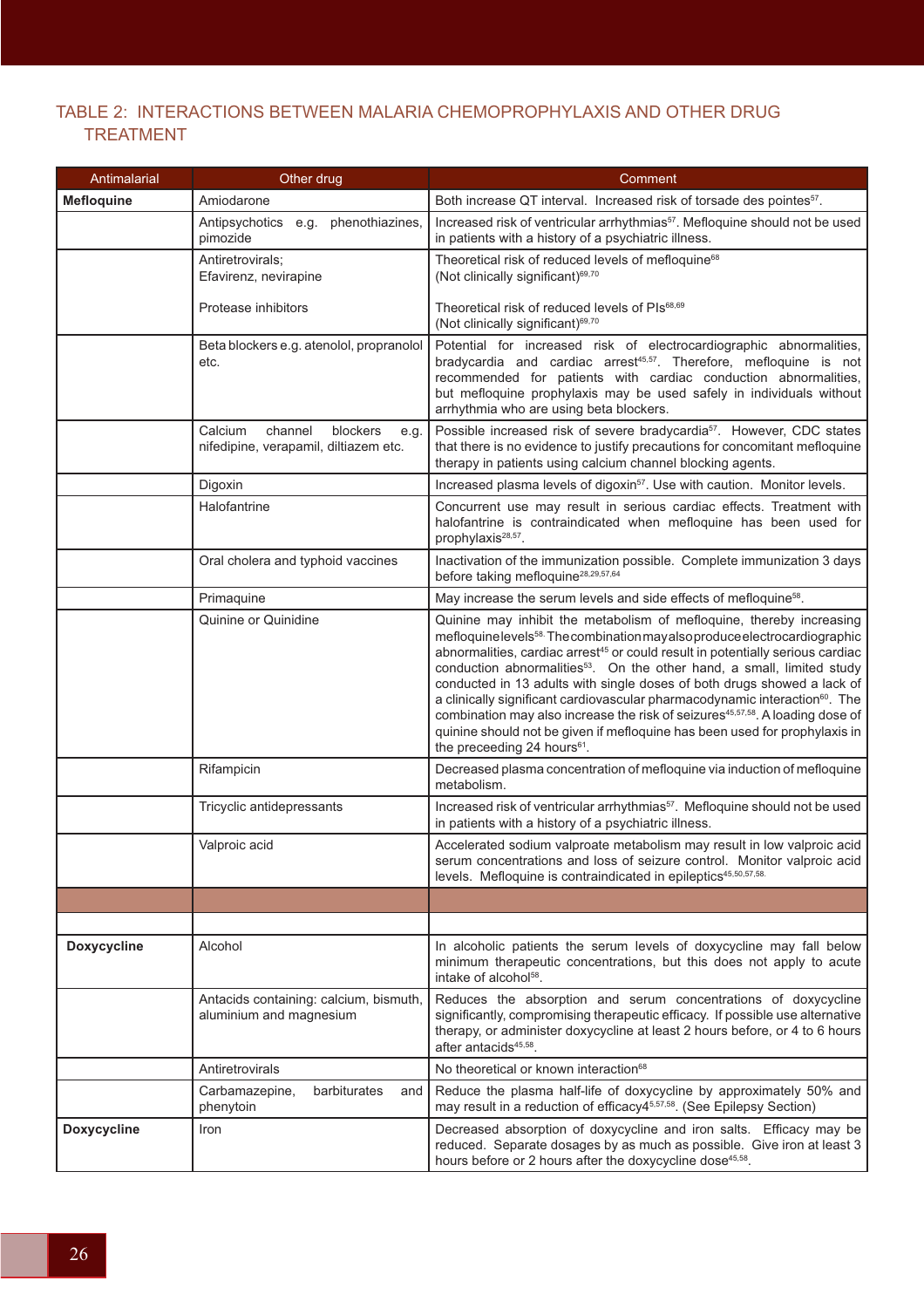# TABLE 2: INTERACTIONS BETWEEN MALARIA CHEMOPROPHYLAXIS AND OTHER DRUG TREATMENT (Continued)

|                         | Methotrexate                                           | One case report exists of a cancer patient who was receiving high-dose<br>methotrexate and developed methotrexate-induced gastrointestinal and<br>haematological toxicities in association with increased methotrexate levels<br>after a course of doxycycline was introduced. Monitor patients closely,<br>especially when methotrexate is administered in high doses <sup>45</sup> . |
|-------------------------|--------------------------------------------------------|----------------------------------------------------------------------------------------------------------------------------------------------------------------------------------------------------------------------------------------------------------------------------------------------------------------------------------------------------------------------------------------|
|                         | Isotretinoin                                           | An increased incidence of pseudotumour cerebri has been reported in<br>patients on other tetracyclines. It is unknown whether doxycycline is also<br>potentially problematic <sup>45</sup> .                                                                                                                                                                                           |
|                         | Milk and dairy products                                | Absorption of doxycycline may be reduced by up to 30% because of the<br>calcium ions found in milk. Avoid for at least 1 hour before or 2 hours after<br>taking doxycycline. The small amounts of milk used in coffee and tea<br>appear not to matter <sup>45,58</sup> .                                                                                                               |
|                         | Oral contraceptives                                    | May reduce efficacy of contraceptives <sup>58</sup> .                                                                                                                                                                                                                                                                                                                                  |
|                         | Rifampicin                                             | Increased doxycycline clearance. Potential loss of doxycycline efficacy.<br>Monitor patient response <sup>45.</sup>                                                                                                                                                                                                                                                                    |
|                         | Warfarin                                               | Potentiation of anticoagulant effect possible, monitor INR. (see section<br>on anticoagulant therapy)                                                                                                                                                                                                                                                                                  |
|                         |                                                        |                                                                                                                                                                                                                                                                                                                                                                                        |
| Atovaquone<br>proguanil | Antiretrovirals:<br>Protease inhibitors.<br>Zidovudine | Theoretical risk of reduced level of atovaquone.<br>Theoretical risk of reduced level of indinavir<br>Zidovudine levels may be increased. <sup>69</sup>                                                                                                                                                                                                                                |
|                         | Live typhoid vaccine                                   | A decreased immune response to typhoid vaccine. Allow 10 days to elapse<br>between the last dose of live typhoid vaccine and the administration of<br>proguanil <sup>3,71</sup> .                                                                                                                                                                                                      |
|                         | Magnesium trisilicate                                  | Reduces absorption of proguanil. Separate doses as much as possible.<br>$(2-3$ hours) $58$                                                                                                                                                                                                                                                                                             |
|                         | Metoclopramide                                         | Atovaquone plasma levels reduced, resulting in therapeutic failure <sup>1</sup> .                                                                                                                                                                                                                                                                                                      |
|                         | Rifampicin, rifabutin                                  | Atovaquone plasma levels reduced, resulting in therapeutic failure <sup>1</sup> .                                                                                                                                                                                                                                                                                                      |
|                         | Tetracycylines                                         | Atovaquone plasma levels reduced, resulting in therapeutic failure <sup>1</sup> .                                                                                                                                                                                                                                                                                                      |
|                         | Warfarin                                               | May potentiate effect of warfarin, monitor INR <sup>57</sup> .                                                                                                                                                                                                                                                                                                                         |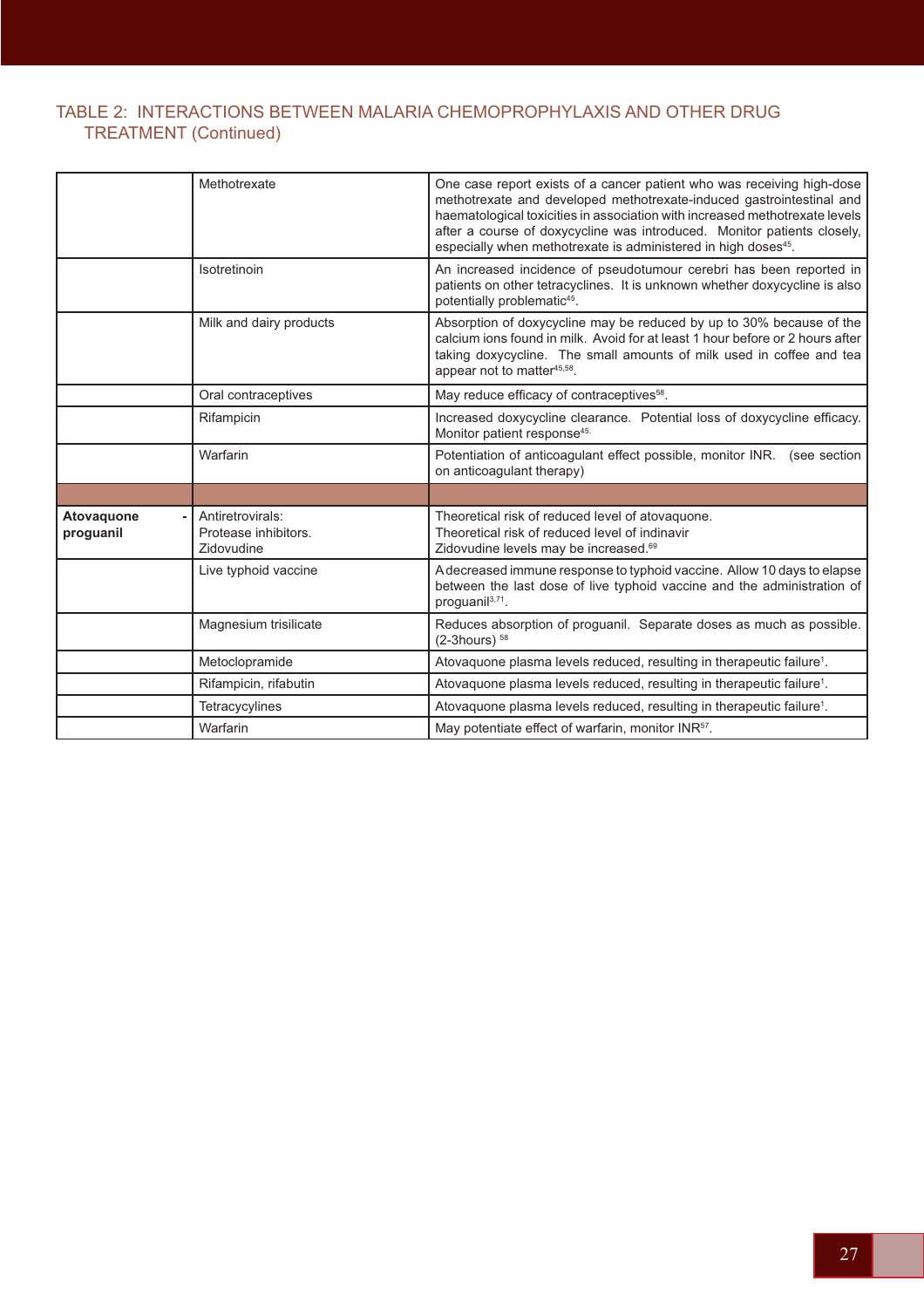# TABLE 3: BENEFITS AND RISKS OF THE PROPHYLACTIC REGIMENS RECOMMENDED FOR TRAVELLERS

|                                                              | Mefloquine                                                                                                                                                                                                                                                                                                         | Doxycycline                                                                                                                                                           | Atovaquone-Proguanil                                                                                                                                                                 |
|--------------------------------------------------------------|--------------------------------------------------------------------------------------------------------------------------------------------------------------------------------------------------------------------------------------------------------------------------------------------------------------------|-----------------------------------------------------------------------------------------------------------------------------------------------------------------------|--------------------------------------------------------------------------------------------------------------------------------------------------------------------------------------|
| Prophylactic<br><b>Efficacy</b>                              | Highly effective in areas where it has<br>been tested.<br>Effective against acute infections caused<br>by P. vivax. Limited data on efficacy<br>against other species <sup>64,71</sup> Relapses can<br>occur                                                                                                       | Highly effective in areas where it<br>has been tested.<br>Limited protection against P.<br>vivax <sup>64</sup> Relapses can occur.                                    | Highly effective in areas where it<br>has been tested.<br>Also effective against acute<br>infections caused by P. vivax,<br>ovale and malariae. Relapses<br>can occur. <sup>66</sup> |
| <b>Most common</b><br>Side effects                           | Nausea, strange dreams, dizziness,<br>mood changes, insomnia, headache<br>and diarrhoea.                                                                                                                                                                                                                           | Skin photosensitivity (3% in one<br>study), oesophageal ulceration,<br>qastrointestiinal<br>symptoms,<br>candida superinfection of the gut<br>and vagina.             | Well tolerated. Headache and<br>abdominal pain most frequent<br>adverse effects. <sup>63,64</sup>                                                                                    |
| <b>Contraindications</b>                                     | Current or history of epilepsy or<br>psychiatric illness, including depression.<br>Past severe reactions to mefloquine.<br>Underlying<br>cardiac<br>conduction<br>disturbance or arrhythmia. Concurrent<br>use of halofantrine (and other cardiotoxic<br>drugs).<br>First trimester of pregnancy.<br>Infants <5kg. | Pregnancy. Lactation.<br>Children under 8 years of age.<br>Concurrent<br>of<br>use<br>oral<br>contraceptive. Must use barrier<br>methods.                             | Severe<br>renal<br>impairment<br>(creatinine clearance of <30ml/<br>min) <sup>63,64</sup>                                                                                            |
| <b>Special</b><br>precautions                                | Travellers requiring fine coordination.                                                                                                                                                                                                                                                                            | Avoid excessive UV exposure,<br>use high SPF sunscreen.<br>Take after a meal with a full glass<br>of water.<br>Do not lie down for at least one<br>hour after taking. | Take with milk or food for better<br>absorption. <sup>63,66</sup>                                                                                                                    |
| Dosage interval                                              | Once weekly.                                                                                                                                                                                                                                                                                                       | Daily dose.                                                                                                                                                           | Daily dose                                                                                                                                                                           |
| <b>Time period</b><br>needed before entering<br>malaria area | General recommendation: one week:<br>for first time use: two and a half to three<br>weeks <sup>*</sup> .                                                                                                                                                                                                           | $24 - 48$ hours.                                                                                                                                                      | 24-48 hours                                                                                                                                                                          |
| <b>Resistance</b>                                            | Resistance appears to be rare - mainly<br>SE Asia.                                                                                                                                                                                                                                                                 | Resistance appears to be rare.                                                                                                                                        | No known resistance                                                                                                                                                                  |

\* To ensure that protective levels have been reached and to give enough time to change the person to a different drug if adverse reactions have appeared.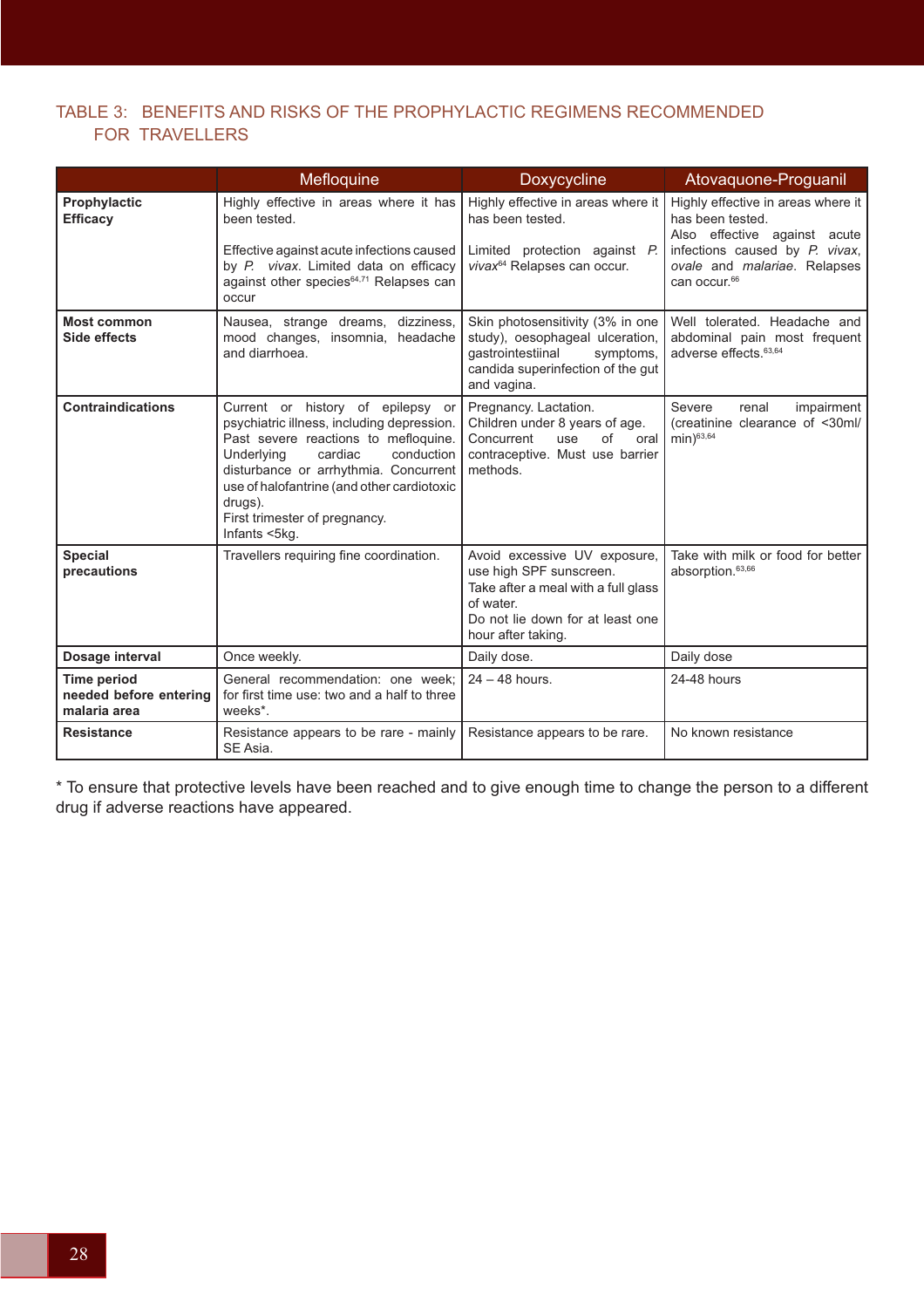# TABLE 4: DOSES OF ANTIMALARIAL DRUGS FOR USE AS PROPHYLAXIS

| <b>RECOMMENDED DRUG</b> | <b>ADULTS</b>                                                                                                                                                                                                                                                                                             | <b>CHILDREN</b>                                                                                                                                                                                                                                                           |  |  |  |
|-------------------------|-----------------------------------------------------------------------------------------------------------------------------------------------------------------------------------------------------------------------------------------------------------------------------------------------------------|---------------------------------------------------------------------------------------------------------------------------------------------------------------------------------------------------------------------------------------------------------------------------|--|--|--|
| <b>Mefloquine</b>       | $($ l tablet = 250 mg mefloquine $)$<br>250mg (1 tablet) weekly, starting 1 week<br>before entering the area, once weekly<br>while in the area, and once weekly for 4<br>weeks after leaving the area.                                                                                                    | Not recommended for children who are<br>less than 3 months old or who weigh less<br>than 5kg.<br>Weight (kg)<br><b>Weekly Dosage</b><br>$5 - 20$<br>$\frac{1}{4}$ tablet<br>$21 - 30$<br>$\frac{1}{2}$ tablet<br>$31 - 45$<br>$\frac{3}{4}$ : tablet<br>>45<br>Adult dose |  |  |  |
|                         | OR.                                                                                                                                                                                                                                                                                                       |                                                                                                                                                                                                                                                                           |  |  |  |
| <b>Doxycycline</b>      | (I tablet = 100mg doxycycline)<br>$(1 \text{ capsule} = 50 \text{mg}, 100 \text{ mg doxycyclic})$<br>100mg once daily starting one day before<br>entering the area, continuing daily while<br>in the area, and daily for 4 weeks after<br>leaving the area. Not to be used for<br>longer than 4-6 months. | Contraindicated in children less than 8<br>years of age.<br>2mg/kg of body weight at the same inter-<br>vals as for adults.<br>Weight<br>Dosage<br>Age<br>(years)<br>(kg)<br>$8 - 15$<br>$31 - 45$<br>2 mg/kg<br>>15<br>>45<br>Adult dose                                 |  |  |  |
| Atovaquone - proguanil  | 1 adult tablet = 250mg atovaquone plus<br>100mg proguanil.<br>Should be taken 1 day before exposure,<br>continued daily during exposure and for<br>7 days after the last possible exposure to<br>malaria.                                                                                                 | 1 paediatric tablet = 62.5 atovaquone<br>plus 25mg proguanil<br>1 paediatric tablet daily<br>$11 - 20$ kg<br>$21 - 30$ kg<br>2 paediatric tablets<br>daily<br>$31 - 40$ kg<br>3 paediatric tablets<br>daily<br>$> 40$ kg<br>1 adult tablet daily                          |  |  |  |

# TABLE 5: DOSES FOR STANDBY THERAPY

| Artemether-lumefantrine<br>1 tablet contains artemether 20mg plus lumefantrine<br>$120mg$ . | 5 - <15kg: One tablet stat, followed by one after 8 hours and then one twice<br>daily on each of the following two days (total course $= 6$ tablets)<br>15 - <25kg: Two tablets stat, followed by two after 8 hours and then two<br>twice daily on each of the following two days (total course = 12 tablets)<br>25 - < 35kg: Three tablets stat, followed by three after 8 hours and then<br>three twice daily on each of the following two days (total course $= 18$<br>tablets)<br>35 - <65kg: Four tablets stat, followed by four after 8 hours and then four<br>twice daily on each of the following two days (total course $= 24$ tablets)<br>$\Box$ 65kg: Dose as for $>$ 35kg above, although inadequate experience in this<br>weight group<br>Administer with fat containing food / milk to ensure adequate<br>absorption. |
|---------------------------------------------------------------------------------------------|-------------------------------------------------------------------------------------------------------------------------------------------------------------------------------------------------------------------------------------------------------------------------------------------------------------------------------------------------------------------------------------------------------------------------------------------------------------------------------------------------------------------------------------------------------------------------------------------------------------------------------------------------------------------------------------------------------------------------------------------------------------------------------------------------------------------------------------|
|---------------------------------------------------------------------------------------------|-------------------------------------------------------------------------------------------------------------------------------------------------------------------------------------------------------------------------------------------------------------------------------------------------------------------------------------------------------------------------------------------------------------------------------------------------------------------------------------------------------------------------------------------------------------------------------------------------------------------------------------------------------------------------------------------------------------------------------------------------------------------------------------------------------------------------------------|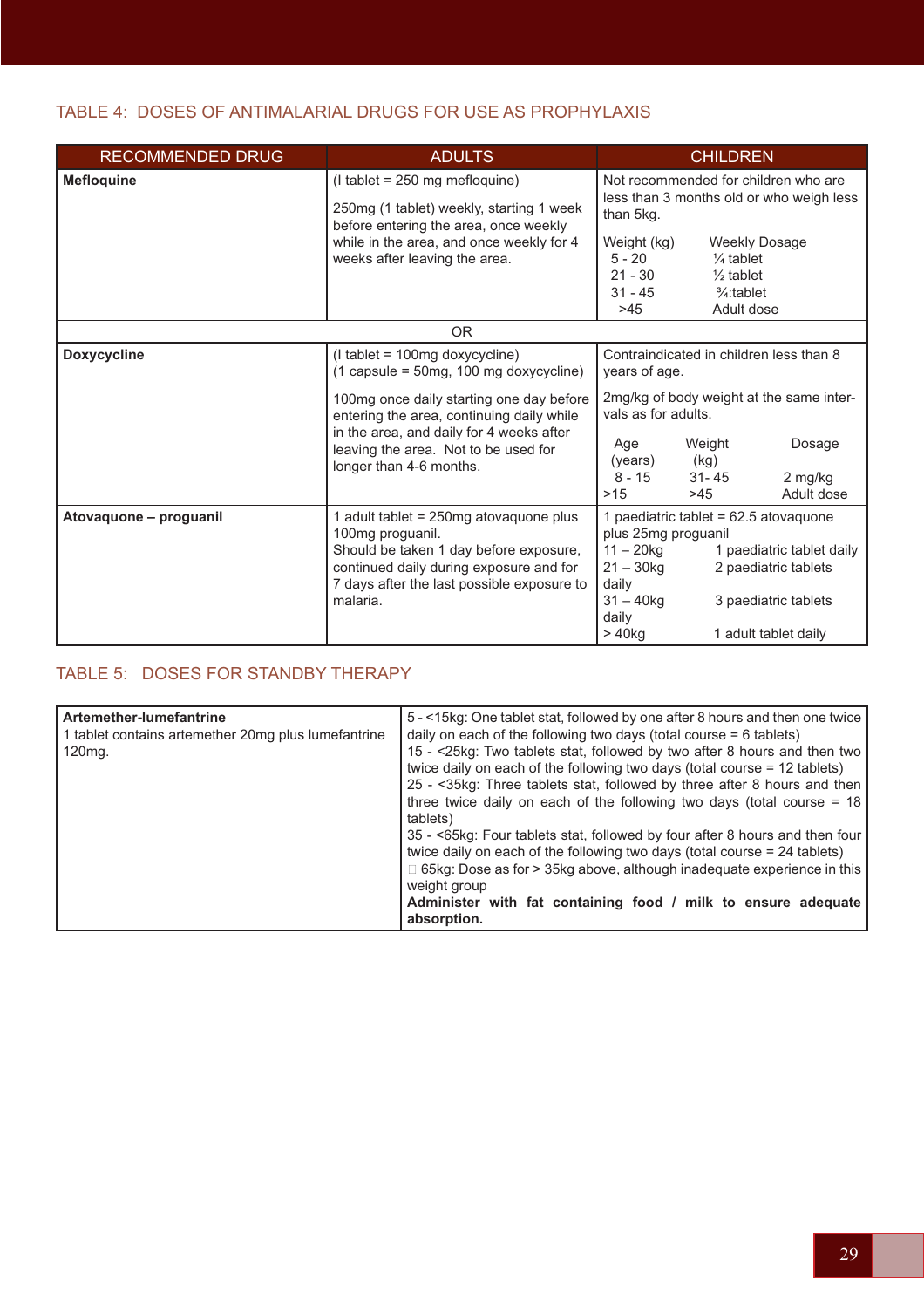**7. MAP OF MALARIA AREAS IN SOUTH AFRICA**

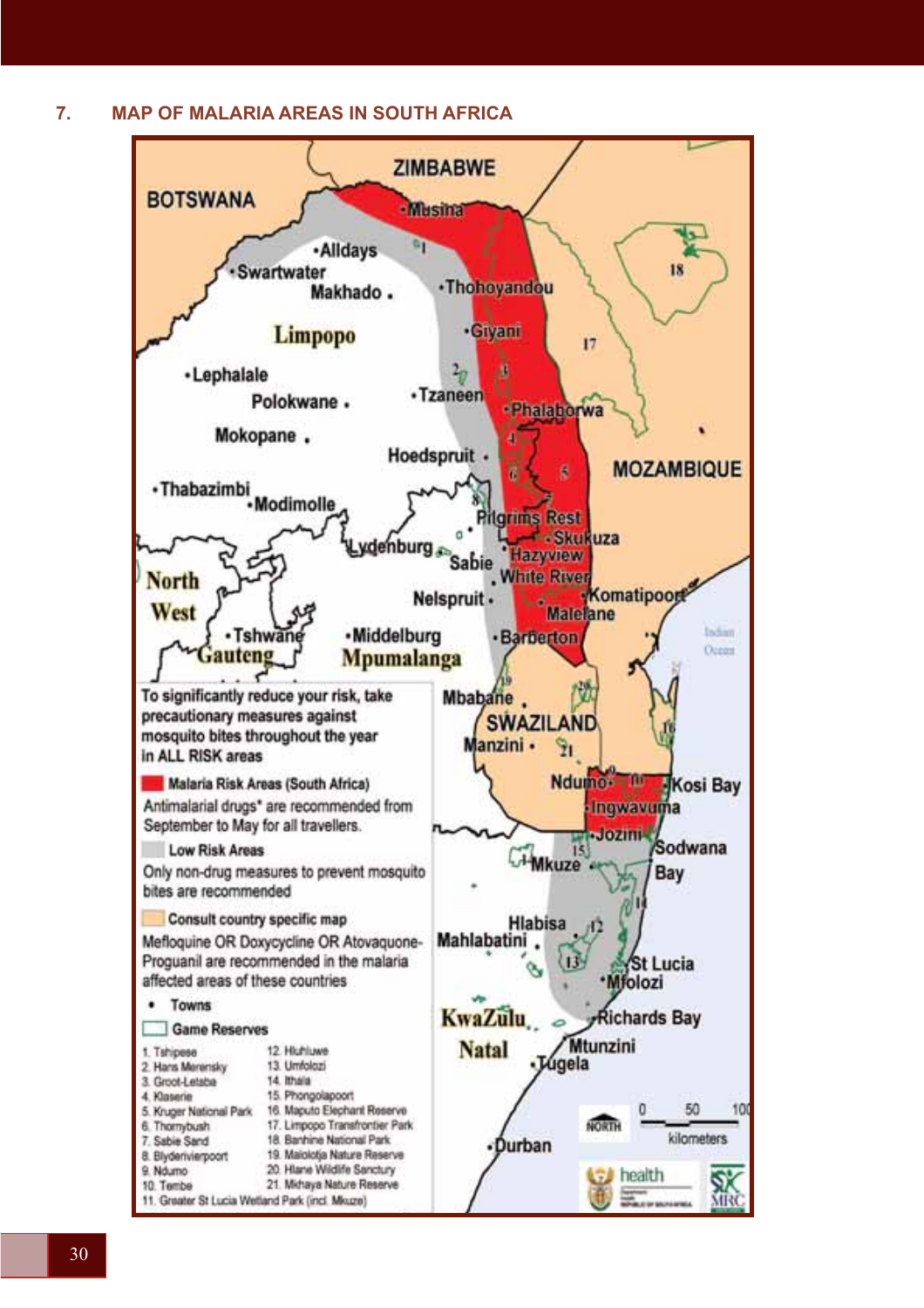# **8. PROPHYLAXIS MASKS THE SYMPTOMS - THE MYTH**

It is highly irresponsible not to recommend or prescribe prophylaxis for anyone going to an area where he or she will be at a high risk of contracting malaria, because of the myth that prophylaxis masks malaria symptoms and makes it more difficult to diagnose the disease. Such an approach puts the person at risk of contracting a dangerous and life-threatening disease.

Mefloquine and doxycyline **act on the parasites within the red blood cells, preventing the disease from manifesting and presenting with typical symptoms, which include fever, headache, muscular pains and eventually serious complications.** If however, the prophylaxis is inadequate (due to drug-resistance, or, more often, poor compliance), the parasites will be able to multiply and cause clinical malaria. If the prophylaxis is partially effective, it may take longer for the disease to manifest and therefore for symptoms to present. Although the symptoms may initially be milder, this is because the infection itself is milder and the risk of severe malaria and malaria-related death is lower. **However, once the infection increases in intensity, resulting in clinical disease, the symptoms will present with the same intensity.** The time that it takes for the disease to progress from uncomplicated malaria to severe malaria may be longer if the patient has taken prophylaxis.

As in early disease, when no prophylaxis has been taken, initial difficulties may be experienced in detecting parasites due to low parasitaemia. Diagnosis can however, always be confirmed, either by repeated blood smears or by the use of rapid diagnostic tests.

The fact that a patient may only develop malaria some time after leaving the malaria area may cause a problem, as there may no longer be a high index of suspicion of malaria, especially as many people believe that if they take prophylaxis they cannot get malaria. It is therefore very important to take a travel history of the past couple of months **and to suspect malaria whenever a patient presents with typical febrile symptoms and has been in a malaria area**.

If anyone is at high risk of contracting malaria, **the appropriate prophylaxis will considerably reduce the**  chances of developing malaria and therefore of unnecessary illness and death<sup>6,62</sup>. Only those agents registered for malaria prophylaxis are effective. Herbal and similar preparations have not been shown to provide protection against malaria when used in the doses recommended.

# **9. LIST OF ANTIMALARIALS (AND TRADE NAMES) USED FOR PROPHYLAXIS**

| Generic name              | Trade name                                                                                                        | <b>Schedule</b> | Indication                                | Manufacturer                                                              |
|---------------------------|-------------------------------------------------------------------------------------------------------------------|-----------------|-------------------------------------------|---------------------------------------------------------------------------|
| Artemether-lumefantrine   | $Coartem®$ tabs                                                                                                   | S <sub>4</sub>  | Treatment (used<br>for standby<br>therapy | <b>Novartis</b>                                                           |
| Atovaquone-proguanil      | Malanil <sup>®</sup> tabs                                                                                         | S4              | Prophylaxis                               | GlaxoSmithKline                                                           |
| Doxycycline hyclate       | Doxitab <sup>®</sup> tabs                                                                                         | S4              | Prophylaxis                               | Cipla Medpro                                                              |
| Doxycycline hydrochloride | Cyclidox <sup>®</sup> caps<br>Doximal <sup>®</sup> tabs<br>Doxycyl <sup>®</sup> caps<br>Dumoxin <sup>®</sup> caps | S <sub>4</sub>  | Prophylaxis                               | Merck Gen (Xixia)<br>Cipla Medpro<br>Aspen Pharmacare<br>Aspen Pharmacare |
| Doxycycline               | Doxyhexal <sup>®</sup> tabs                                                                                       | S <sub>4</sub>  | Prophylaxis                               | Sandoz Hexal                                                              |
| Mefloquine hydrochloride  | Lariam <sup>®</sup> tabs<br>Mefliam <sup>®</sup> tabs                                                             | S <sub>4</sub>  | Prophylaxis                               | <b>Roche Products</b><br>Cipla Medpro                                     |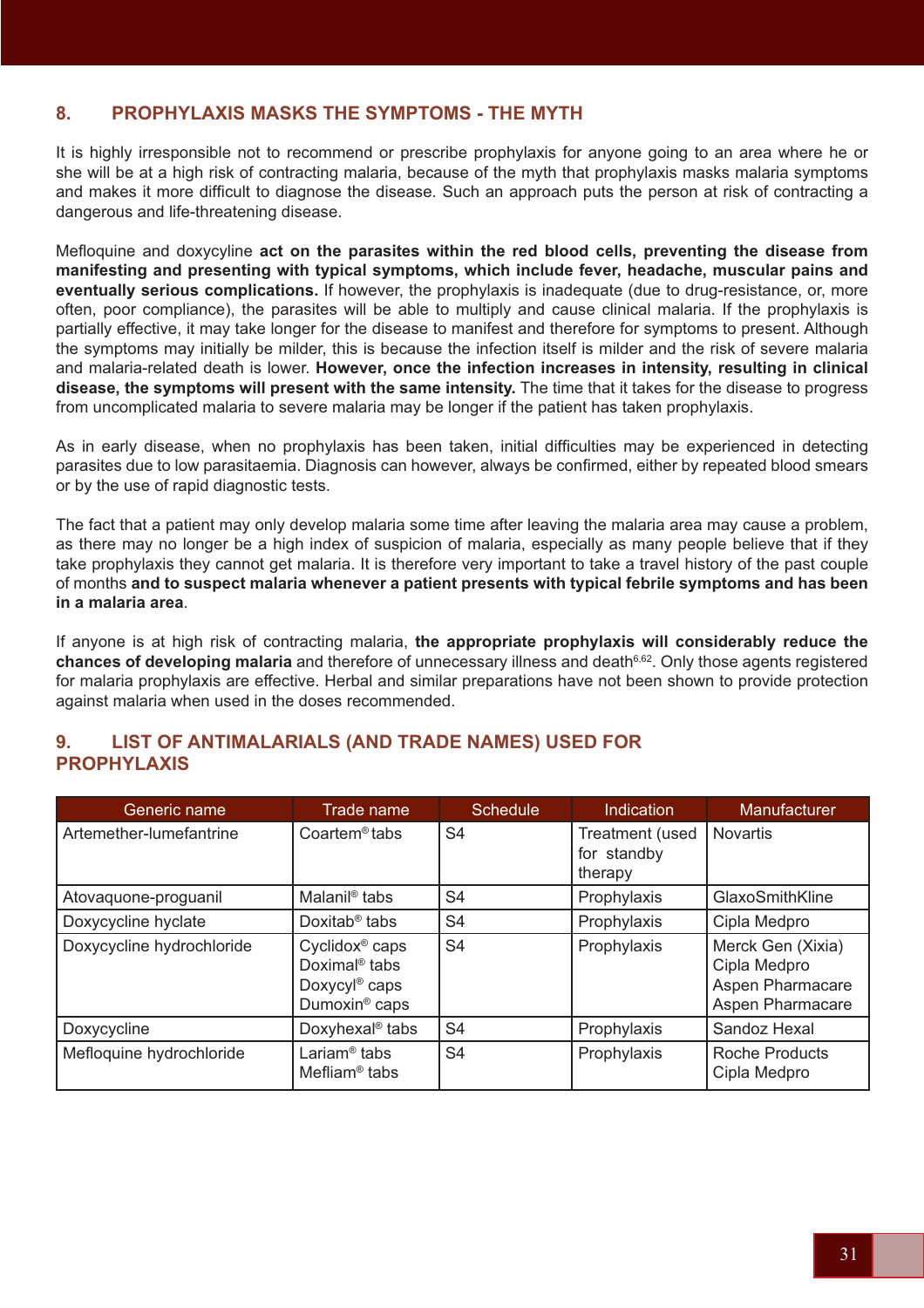# **10. SOURCES OF MALARIA RISK AND PREVENTION INFORMATION**

| <b>ORGANIZATION</b>                                       | <b>EMAIL OR WEBSITE</b>                | <b>TELEPHONE</b><br><b>NUMBER</b> |
|-----------------------------------------------------------|----------------------------------------|-----------------------------------|
| National Department of Health                             | www.doh.gov.za<br>www.health.gov.za    | 012 312 0125                      |
| Amayeza Info Centre                                       | amayeza@amayeza-info.co.za             | 011 678 2332                      |
| University of Cape Town Medicines Informa-<br>tion Centre | micguest@uctgsh1.uct.ac.za             | 021 406 6783 or<br>021 406 6778   |
| <b>Medical Research Council</b>                           | www.malaria.org.za                     | 031 203 4700                      |
| World Health Organization                                 | www.who.int/health-topics/malaria.html |                                   |
| <b>Center for Disease Control</b>                         | www.cdc.gov/travel/malinfo.html        |                                   |
| Malaria Info Line                                         |                                        | 086 166<br>9943(Mozzie)           |

# **11. REFERENCES**

- 1. WHO International Travel and Health 2009. Geneva.
- 2. Bredenkamp BLF, Sharp BL, Mtembu SD, Durrheim DN, Barnes KI. 2001 Failure of sulfadoxine pyrimethamine in treating Plasmodium falciparum malaria in KwaZulu-Natal. SAMJ.91: 970-972.
- 3. Hansford CF. 1989. Chloroquine resistance in Plasmodium falciparum in KwaZulu 1983-1988. SAMJ.76: 546-7.
- 4. Freese JA, Sharp BL, et al. 1994. The in vitro sensitivity of southern African isolates of Plasmodium falciparum to amodiquine, chloroquine, mefloquine, quinine and sulfadoxine-pyrimethamine. S Afr J Sci. 90:417-20.
- 5. Department of Health. 1995. Malaria: revised prophylaxis policy. SAMJ.87:126-7.
- 6. Editor. Travellers' Health. CME November/December 2001. 19(11):781-876.
- 7. Centre for Disease Control.http://www.dpd.cdc.gov/dpdx/HTML/ImageLibrary .
- 8. UpToDate, Inc. 2002 Vol.10 No2.
- 9. Turner L. Smith E. Wood D. Harris V. Malaria Update. 2nd Edn. Medicines Information Centre UCT Cape Town. 1994;9.
- 10. Department of Health. 1996. Guidelines for the Prophylaxis of Malaria.
- 11. Armstrong Schellenberg JRM et al. KINET: a social marketing programme of treated nets and net treatment for malaria control in Tanzania, with evaluation of child health and long-term survival. Transactions of the Royal Society of Tropical Medicine and Hygiene 1999; 93:225-231.
- 12. Fradin MS. Mosquitos and Mosquito Repellents: A Clinician's Guide. Annals of Internal Medicine 1 June1998; 128(11): 931-939.
- 13. Bardelay D. Correct use of Insect Repellents. Prescrire International December 1994; 3(14): 177-183.
- 14. Reynolds JEF, ed. Martindale. The Extra Pharmacopoeia. 30th edn. London: The Pharmaceutical Press, 1993.
- 15. Goodyer L & Behrens RH. Short report: The safety and toxicity of insect repellents. Am J Trop Med Hyg 1998; 59(2): 323-324.
- 16. Wood D. Insecticides and insect repellents in malaria. Informed. December 1993; 67-68.
- 17. Bradley DJ & Warhurst DC. Guidelines for the prevention of malaria in travellers from the United Kingdom. CDR Review 19 September 1997; 7(10): R138-152.
- 18. Daramal Package Insert. GlaxoSmithKline.
- 19. Wolters BA, Bosje T, Luinstra-Passchier MJ. Niet meer klachten bij mefloquinegebruik dan bij malariaprofylaxe met andere middelen. Ned Tijdschr Geneeskd 15 Feb 1996; 141(7): 331-334.
- 20. Carme B, Peguet C & Nevez G. Compliance with and tolerance of mefloquine and Chloroquine + Proguanil malaria chemoprophylaxis in French short-term travellers to sub-Saharan Africa. Tropical Medicine and International Health Oct 1997; 2(10): 953-6
- 21. Barrett PJ, Emmins PD, Clarke PD & Bradley DJ. Comparison of adverse events associated with use of mefloquine and combination of chloroquine and proguanil as antimalarial prophylaxis: postal and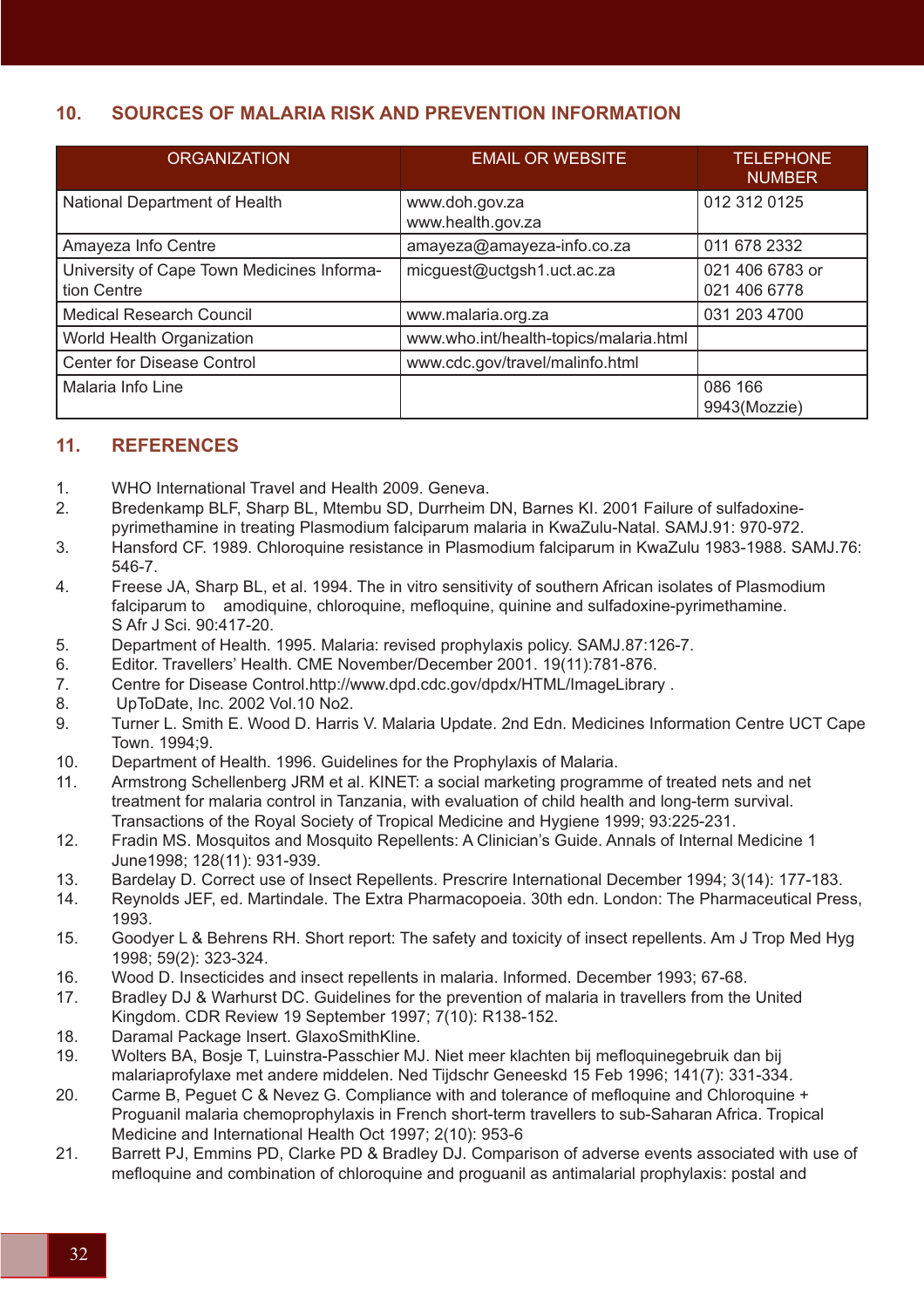telephone survey of travellers. BMJ 31 Aug 1996; 313:525-528.

- 22. Peragallo MS, Sabatinelli G & Sarnicola G. Compliance and tolerability of mefloquine and chloroquine plus proguanil for long-term malaria prophylaxis in groups at particular risk (the military). Transactions of the Royal Society of Tropical Medicine and Hygiene 1999; 93:73-77.
- 23. Kain KC. Prophylactic Drugs for Malaria: Why Do We Need Another One? J Travel Med 1999; 6 (Suppl 1): S1-S7.
- 24. Van Riemsdijk MM et al. Neuro-psychiatric effects of antimalarials. Eur J Clin pharmacol 1997; 52:1-6
- 25. Lobel HO et al. Long-term malaria prophylaxis with weekly mefloquine. Lancet 1993; 341:848-51
- 26. Lobel HO, Kozarsky PE. Update on prevention of malaria for travelers. 1997; 278:1767-71
- 27. Vanhauwere B, Maradit H and Kerr L. Post-Marketing Surveillance of Prophylactic Mefloquine (Lariam ®) use in Pregnancy. The American Journal of Tropical Medicine and Hygiene. November 1997; 57(5):17-21.
- 28. WHO International Travel and Health booklet. 2001
- 29. Lariam® package insert. 1997. Roche.
- 30. Shanks GD et al. Atovaquone and Proguanil Hydrochloride for Prophylaxis of Malaria. J Travel Med 1999; 6(Suppl 1): S21-27.
- 31. Shanks GD. Possible Options for Malaria Chemoprophylaxis on the Horizon. J Travel Med 1999; 6 (Suppl 1): S31-32.
- 32. Soto J et al. Primaquine Prophylaxis against Malaria in Nonimmune Colombian Soldiers: Efficacy and Toxicity. A randomized, Double-blind, Placebo-Controlled trial. Annals of Internal Medicine 1 Aug 1998; 129(3): 241-244
- 33. Shanks GD, Kain KC, Keystone JS. Malaria chemoprophylaxis in the age of drug resistance. II Drugs that may be available in the future. Clin Infect Dis. 2001 Aug1;33(3):381-5
- 34. Lell B et al. Malaria chemoprophylaxis with tafenoquine: a randomised study. The Lancet June 10, 2000; 355:2041-45.
- 35. Leggat PE, Cook J, Heydon JL, Menon A. Malaria Prophylaxis Prescribed for Travellers from New Zealand. New Zealand Medical Journal 22 August 1997; 110:319-21.
- 36. Davis TME. Adverse effects of antimalarial prophylactic drugs: an important consideration in the risk benefit equation. Ann Pharmacother 1998; 32:1104-6.
- 37. Fish DR, Espir MLE. Convulsions associated with prophylactic antimalarial drugs: implications for people with epilepsy. Br Med J 1988; 297: 526-527.
- 38. Mulhauser P, Alleman Y, Regamey C. Chloroquine and Nonconvulsive Status Epilepticus. Annals of Internal Medicine 1995; 123: 76-77.
- 39. Adamolekun B. Seizures associated with chloroquine therapy. Central African Journal of Medicine 1992; 38(8): 350-352.
- 40. Froscher W, Hagele H. Verdacht auf anfallsfordemde Wirkung von Chloroquin. (Suspected promotion of convulsions by chloroquine.) Nervenartz 1989; 60: 762-3.
- 41. Urquhart R, Tipple S. Epilepsy risk. The Pharmaceutical Journal 1994; 252: 74.
- 42. WHO. WHO model prescribing information-Drugs used in parasitic diseases. 2nd ed. Geneva: WHO, 1995.
- 43. Daramal tablets/syrup, Wellcome (Pty) Limited, Package Insert, 28/20.2.6/0064 1993.
- 44. Dukes MNG ed. Meylers' Side Effects of Drugs. An Encyclopedia of Adverse Reactions and Interactions. 12th ed. Amsterdam: Elsevier Science Publishers B.V. 1992.
- 45. Gelman CR and Rumack BH, eds. DRUGDEX(R) Information System. Denver, Colorado: MICROMEDEX, Inc. (Edition expires 31 December 1996).
- 46. Stockley IH, ed. Drug Interactions. 3rd ed. Oxford: Blackwell Scientific Publications, 1994.
- 47. Baird JK, Hoffman SL. Prevention of Malaria in Travellers. Travel Medicine July 1999; 83(4): 923-944 48. Briggs GG, Freeman RK & Yaffe SJ, eds. A Reference Guide to Fetal and Neonatal Risk. Drugs in
- Pregnancy and Lactation. 5th ed. Baltimore, MD: Williams & Wilkens, 1999.
- 49. Reynolds JEF, ed. Martindale. The Extra Pharmacopoeia. 31st ed. London: The Pharmaceutical Press, 1996.
- 50. USP DI Volume I. Drug Information for the Health Care Professional. 16th ed. Rockville, MD: The United States Pharmacopoeial convention, Inc., 1996.
- 51. Phillips-Howard, PA & terKuile FO. CNS Adverse effects associated with antimalarial agents. Drug Safety 1995; 12(6): 370-383